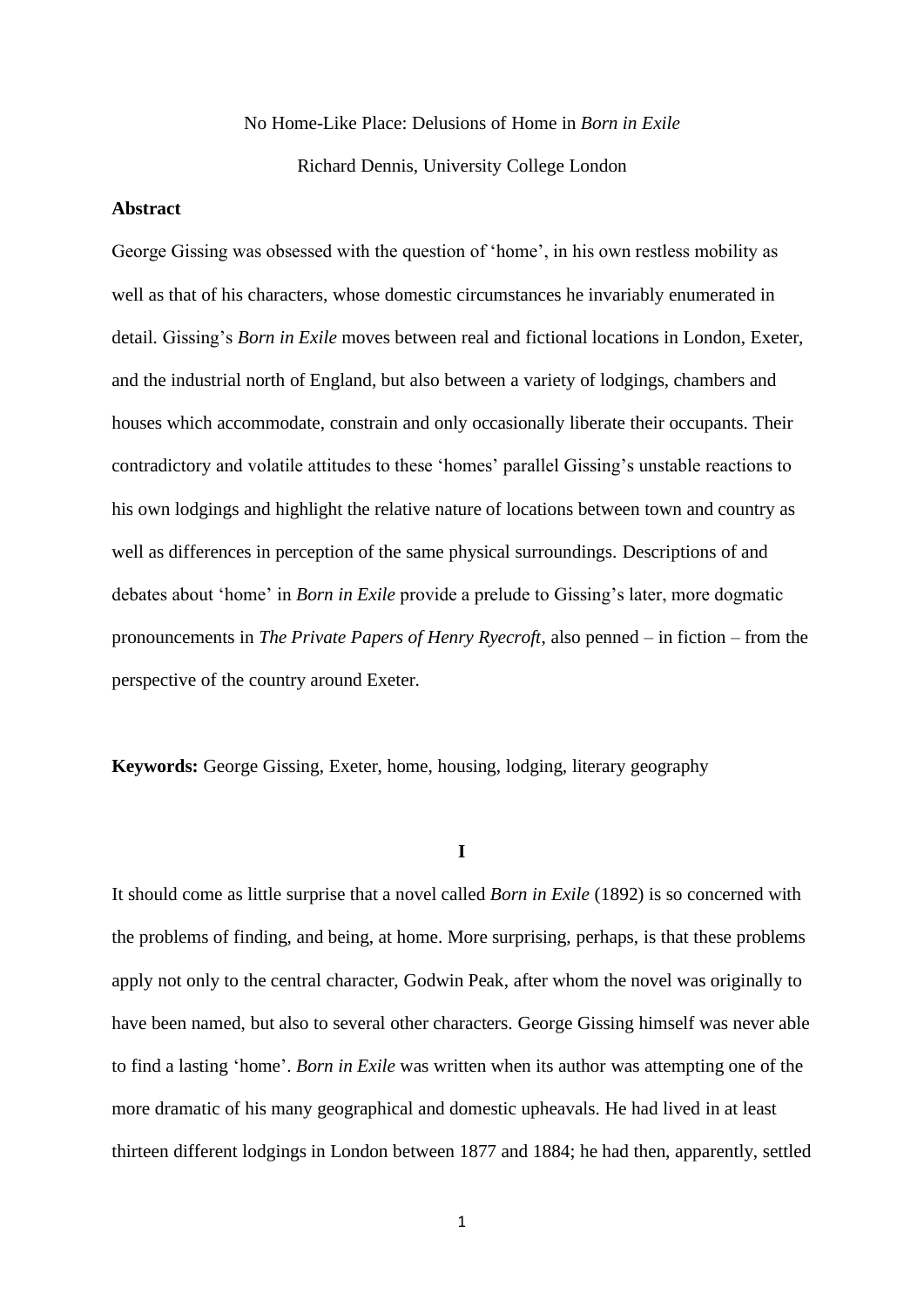down, taking a succession of three-year leases on a flat in Cornwall Mansions, near Baker Street station, between 1884 and the close of 1890, although in the second of these three-year periods he was markedly less often at home. In his first three years there, Gissing was away from home for only 51 nights; in the following three years, he was absent more often than he was at home.<sup>1</sup> At the end of the second lease, he had remarried and relocated to Exeter in Devon, then more than four hours by train from London, even farther from his sisters and widowed mother in Wakefield. Even here he could not settle. He moved first to 24, Prospect Park, where *Born in Exile* was written. He took three unfurnished rooms on the top two floors, sharing the kitchen with his landlord, to whom he paid 6/- a week rent, less than half what he had paid for his three-room flat in London. Gissing, like his characters, invariably chose the cheapness and marginality of the top floor. At first, he enthused that 'The silence is absolute' and 'The situation could not be better. It is in the highest part of Exeter […] not a quarter of an hour's walk from the heart of the city, yet within sight of absolute rurality'. But by April he was lamenting 'We make no acquaintances, & seem very unlikely ever to do so' (Letters 4: 256, 261, 293). There was no prospect of associating with his landlord and *his*  new wife, both 'extremely vulgar & selfish beyond belief' (302). This almost exactly parallels Gissing's changing attitude to his flat in Cornwall Mansions, quickly substituting dismay and disgust for his initial enthusiasm. Yet Prospect Park was marketed in the local press as 'desirable, genteel' 'substantially brick-built modern villa residences'. When nos. 23 and 24 were auctioned in 1895 (by order of the mortgagee, which implies that the existing owner had defaulted on their mortgage payments), they were described as 'excellent and Freehold Residences', each with four bedrooms, three reception rooms, bathroom, two WCs and kitchen. Gissing also despaired that the people downstairs had acquired a piano 'and vigorous strumming has begun' (Diary: 243), an experience he promptly transferred to Peak's student lodgings in Kingsmill. Another auction advertisement, for the sale of the contents of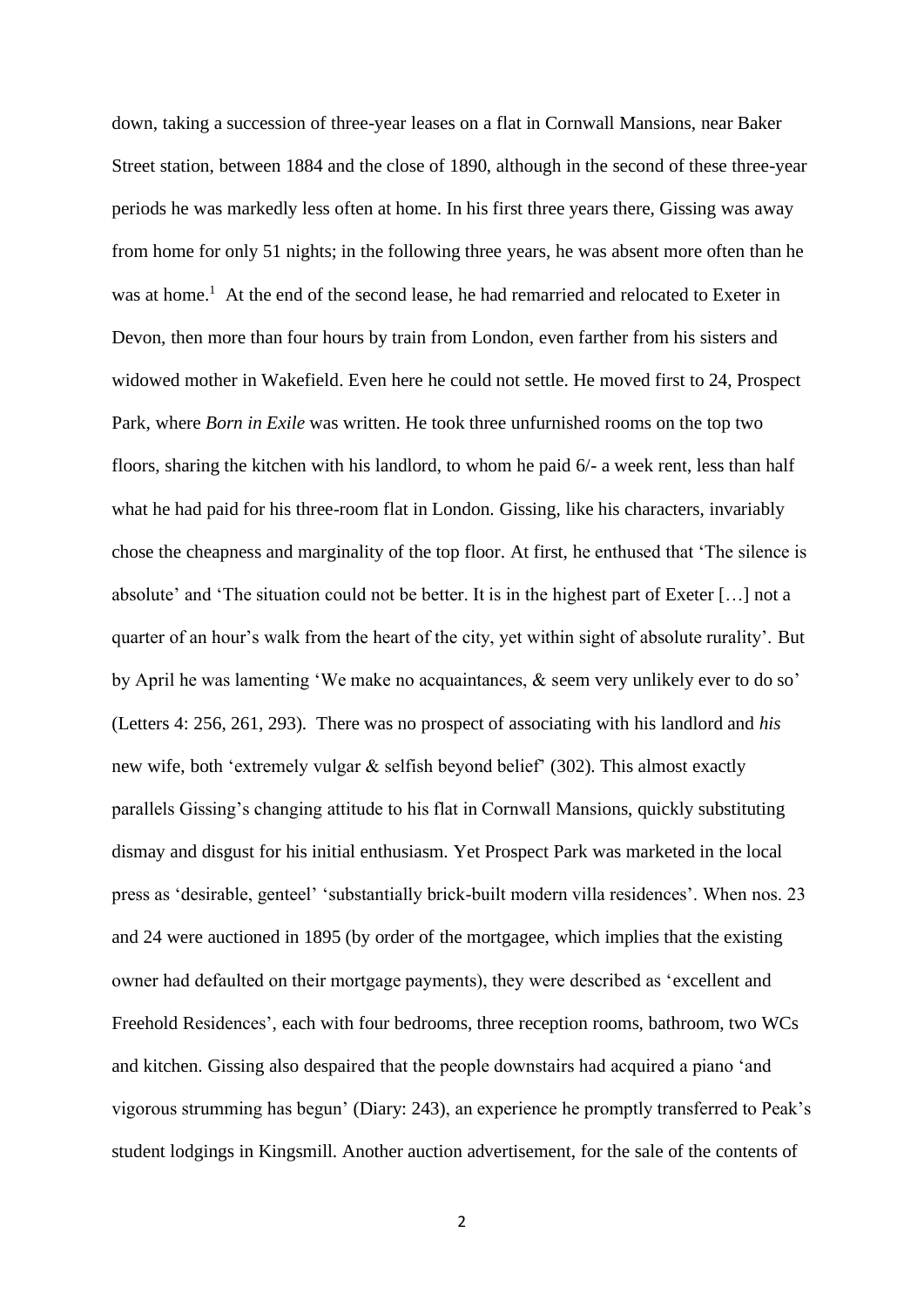4, Prospect Park, in September 1892, listed 'Cottage Pianoforte', 'Eight-Day Vienna Regulating Clock' and 'Safety Bicycle' among the modern accoutrements of the property.<sup>2</sup>

Unsurprisingly, Gissing soon abandoned Prospect Park, first for a lengthy holiday in Clevedon and Burnham-on-Sea, and then for a house on the other side of Exeter in St Leonard's Terrace. Here too, despite having the privacy and exclusivity of a whole house to himself, his wife, his baby son and their servant, he lasted less than two years. Gissing's own contradictory and volatile attitudes to his successive homes are mirrored in the experience of characters in *Born in Exile*. While the novel is in no way autobiographical, it does help us to reconcile the contradictions in Peak's personality and attitudes to know that his creator could be just as contradictory and quick to change his mind.

Godwin Peak had been born to parents living 'on the outskirts of Greenwich', geographically marginal from the beginning; but he was raised in Twybridge and educated in Kingsmill, places inspired by Gissing's own upbringing and education in Wakefield and Manchester. Taking a holiday from his routine job in Rotherhithe, only a couple of miles from his birthplace, Peak stays the night in Exeter, where he meets the Warricombes, minor gentry whose son, Buckland, had been an acquaintance at Whitelaw College in Kingsmill. Peak is infatuated with this cultured family, their idyllic home and quietly attractive daughter, Sidwell. Seeking an excuse to spend more time in their company, he tells them that he plans to settle in Exeter, a city dominated by its cathedral, while he studies to become a priest in the Church of England, an institution which he has always ridiculed among his progressive friends in London: Christian Moxey and his sister, Marcella; journalist John Earwaker; and Earwaker's eccentric friend, Malkin.

Ideas of 'home' have attracted a substantial critical literature, differentiating between home as a material environment and as a 'spatial imaginary', with radical and feminist scholars dismissive of masculinist and bourgeois ideology that portrayed home as a place of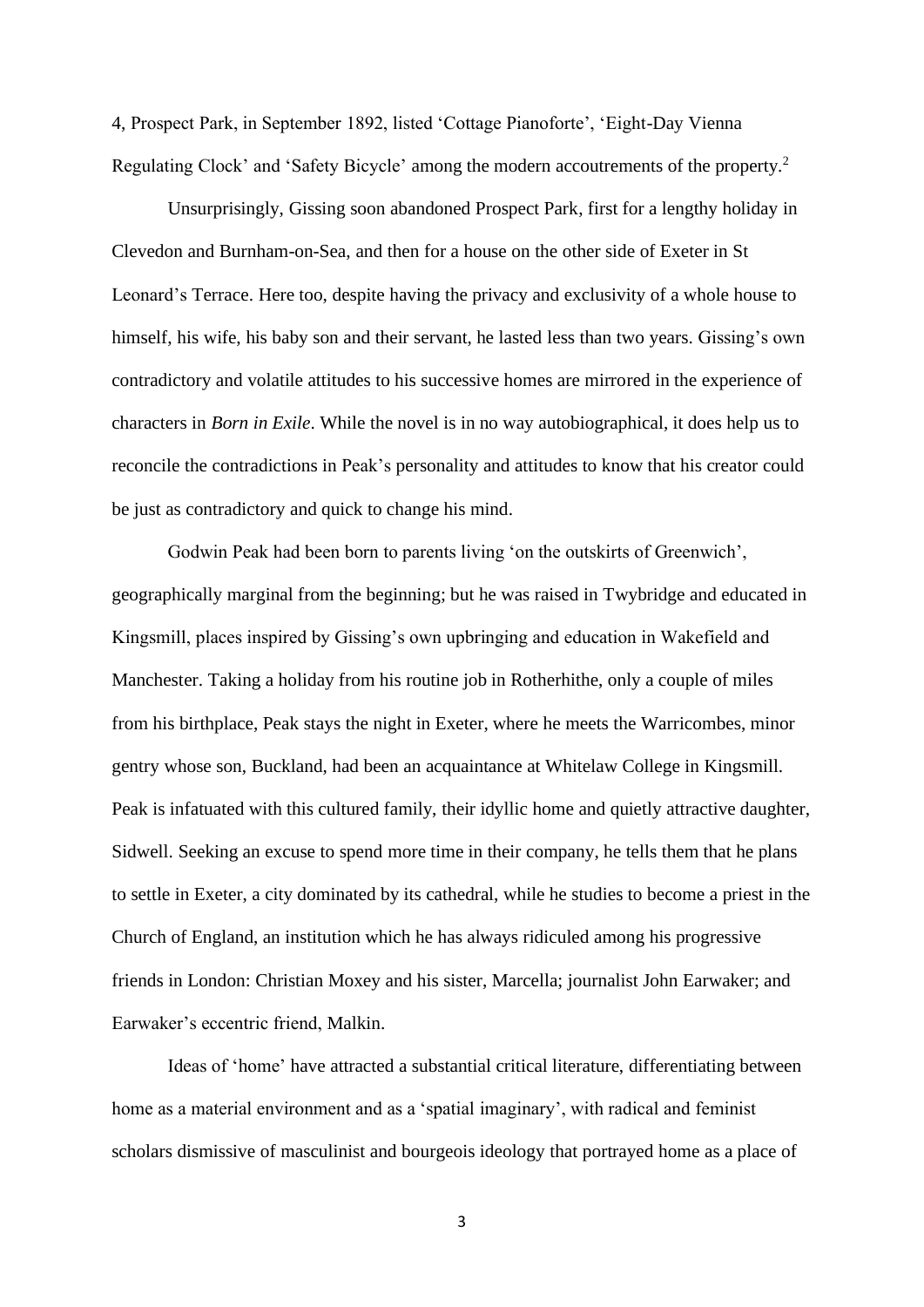privacy, domesticity, intimacy and comfort, and ignored home's potential as a site of violence or oppression. Blunt and Dowling conclude that '[h]ome is neither the dwelling nor the feeling, but the relation between the two' (2, 22). Home also functions at a variety of scales: are we 'at home' in the metropolis or in the provinces; in an urban or a rural environment; in a house, or a flat, or rooms, or lodgings; with or without any security of tenure? For the Victorians, housing tenure meant not so much the distinction between owning and renting, because so few Victorians were owner-occupiers, even among those who could afford to own property, but between different kinds of rental agreement. Conventionally, 'home' comprised the space, the room or the garden, in which one felt most comfortable, the treasured possessions that furnished whatever dwelling one currently inhabited, and the treasured people with whom one was surrounded, often, for Gissing, the ideal housekeeper. For Gissing, and for many of his characters, the absence of 'home' was associated with or compounded by the uncertainty of their social position: comfortably well-off, thanks to inherited wealth, but radical (e.g. the Moxeys); or intellectually superior but financially insecure, aspiring to move in 'society' but without the requisite social pedigree – 'unclassed' to use the term Gissing had attached to one of his earliest novels and which has subsequently been attached to Gissing. Ralph Pite argues that it is because of 'class exclusion' that Peak exhibits an 'especially intense desire for home' (130). He is an 'internal exile' who fetishises his ideal home; and because he has been 'born in exile' rather than exiled, he has no home to which he 'can look back, with nostalgia and yearning' (131, 135).

Writing at a much earlier stage in the revival of Gissing criticism, Gillian Tindall took Peak's exile less seriously, suggesting that Gissing meant us to interpret Peak's claim to be 'born in exile' as 'romantic rot', an attractive adolescent fantasy (63). If you try too hard to escape your origins, you will end up in exile from everything, and it will be your own fault. Certainly, to apply the term 'exile' to the forms of displacement experienced by characters in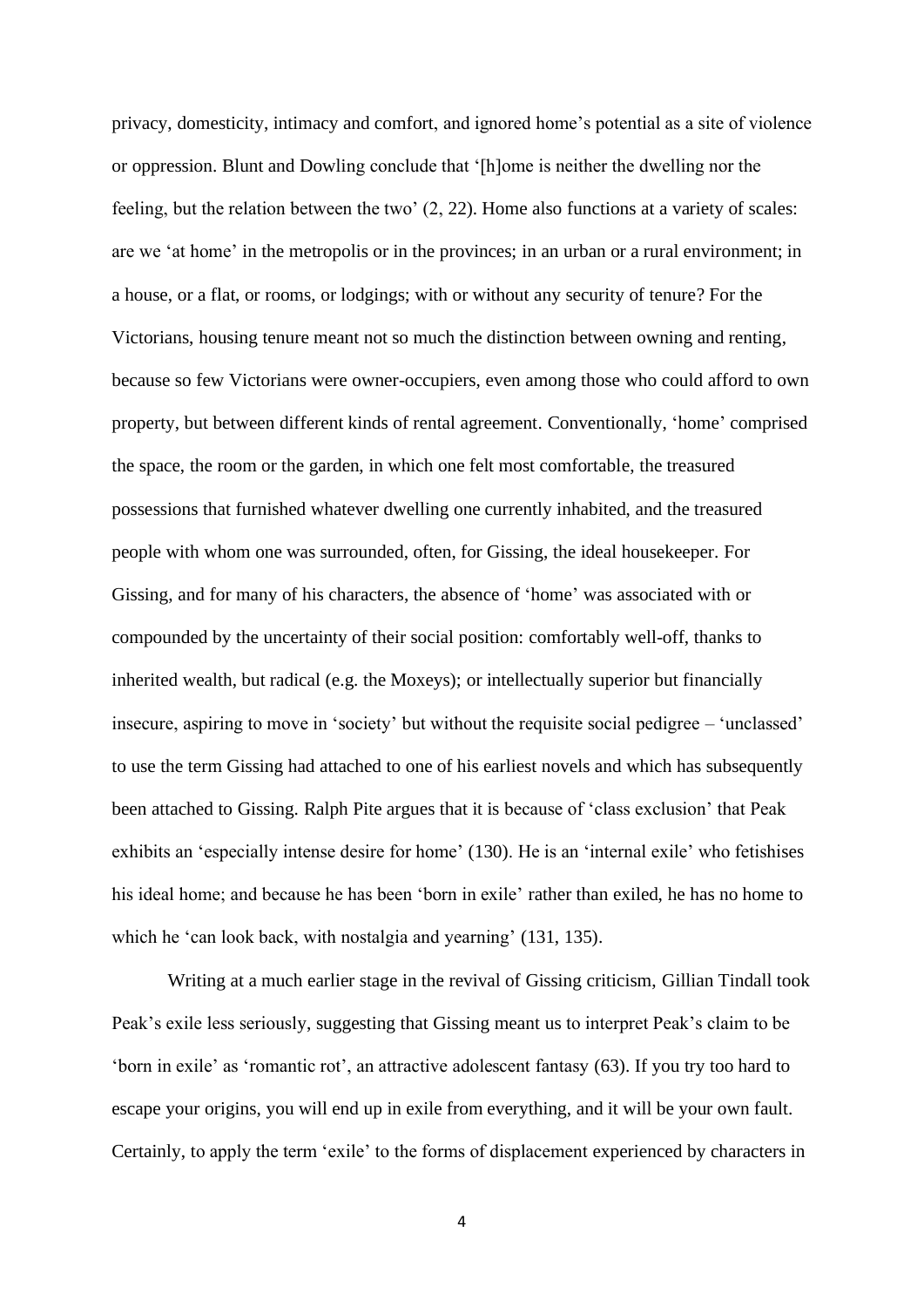*Born in Exile* may seem melodramatic, especially given the presence of so many 'real' political exiles in Britain in the late nineteenth century – Paris Communards, mid-European anarchists and revolutionaries, East European Jewish refugees. An exile that you have chosen is hardly exile. Yet the characters in *Born in Exile* are culturally as well as geographically out of place. Peak is never comfortable with his siblings' lack of cultural aspirations, even if he eventually recognises 'the homespun worth which their lives displayed'  $(358)$ .<sup>3</sup> Even in Notting Hill, the Moxeys 'had a very small circle [of friends], consisting chiefly of intellectual inferiors' (104). And, in time, Peak's elitist criticism of populist democracy, a foreshadowing of Charles Masterman's despair of an 'abyss' that was not so much poor materially as poor in spirit, rubs off on Sidwell Warricombe, who writes from London to her friend Sylvia Moorhouse: 'Here is materialism sinking into brutal immorality, and high social rank degrading itself by intimacy with the corrupt vulgar' (269).

The implication is that 'home' is not made up of material goods – pianos, bicycles, clocks (although, in Gissing's world, books are an exception to this rule) – but of closeness to nature ('the golden gorse in *our* road') and 'everything […] judged by the brain-standard' (268, 237). Hence, Marcella Moxey's disappointment to discover that the artist, Agatha Walworth, whose sculpture of a female head she has admired at the Royal Academy, proves not to be at all bohemian, but lives in a large, very 'respectable' house where the conversation is on a par with 'the regulation tea-cup' (237).

The book sustains a dialogue between city and country, metropolitan and provincial society, through the migration not only of Peak from London to Exeter, but also, more temporarily, of the Warricombes to London, and of Marcella, briefly to Devon, and then to the countryside near Kingsmill. The fictional Twybridge and Kingsmill and the real St Helens, where Peak eventually finds another dead-end job, are all seats of prosperous but monolithic provincial industrialism (where 'provincial' deserves its dismissive connotations).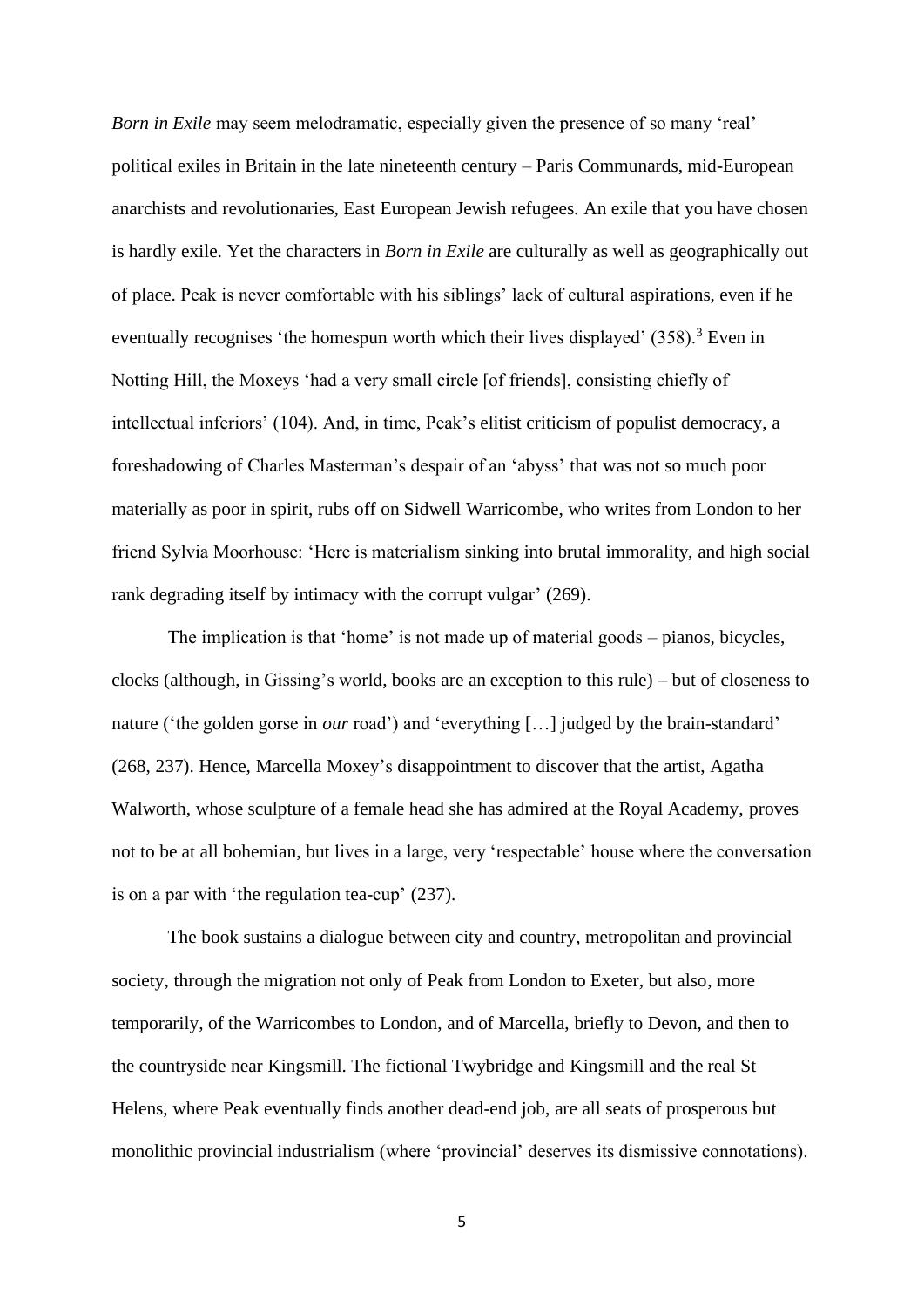The countryside around Kingsmill proves just as degraded as the town, not only the 'sordid pasture, degenerate village' (36) through which Peak has to walk before he can find refreshing rural scenery, but also its denizens, personified by the drunken carter who beats his horse, abuses Marcella, and leaves her by the roadside, fatally injured.

London contains the extremes of fashion, intellect and vulgarity, and seemingly has no natural environment: none of the principal characters venture into the country on walks from their homes in Peckham, Staple Inn (Holborn), or Notting Hill (although Peak first discovers Peckham when he walks one day from his current lodgings 'in the more open part of Bermondsey' [101], an excursion from an inner London suburb into what, in 1880, was still 'outer suburban' but definitely no longer countryside). <sup>4</sup> Yet London is also internally compartmentalised. Peak's daily routine lies to the south-east, in Peckham and Rotherhithe, while the Moxeys are ensconced in Notting Hill with excursions to Sussex Square (Bayswater) and Chiswick (Figure 1).<sup>5</sup> East London north of the Thames merits only two passing references: Peak's intolerably common uncle, Andrew, has a coffee-shop in Dalston, and the ludicrous Malkin has once engaged in debate with a parson on Mile-end Waste in front of a crowd of East End costermongers. More importantly, nobody visits anywhere close to the heart of the City. Peak defends the West End over the City, challenging Sidwell's reading of Charlotte Bronte's *Villette* (1853), where Lucy Snowe 'love[s] the city far better. The city seems so much more in earnest: its business, its rush, its roar, are such serious things, sight, and sounds. […] At the West End you may be amused, but in the city you are deeply excited' (57-8). For Peak, the West End 'includes much that is despicable, but it means also the best results of civilisation. The City is hateful to me. [...] With myriad voices the City bellows its brutal scorn of everything but material advantage' (217). Where does Peak's unforgiving hatred of the City originate, especially given his apparent willingness to condone the materialism that polices entry to West End salons and soirées? He seems to have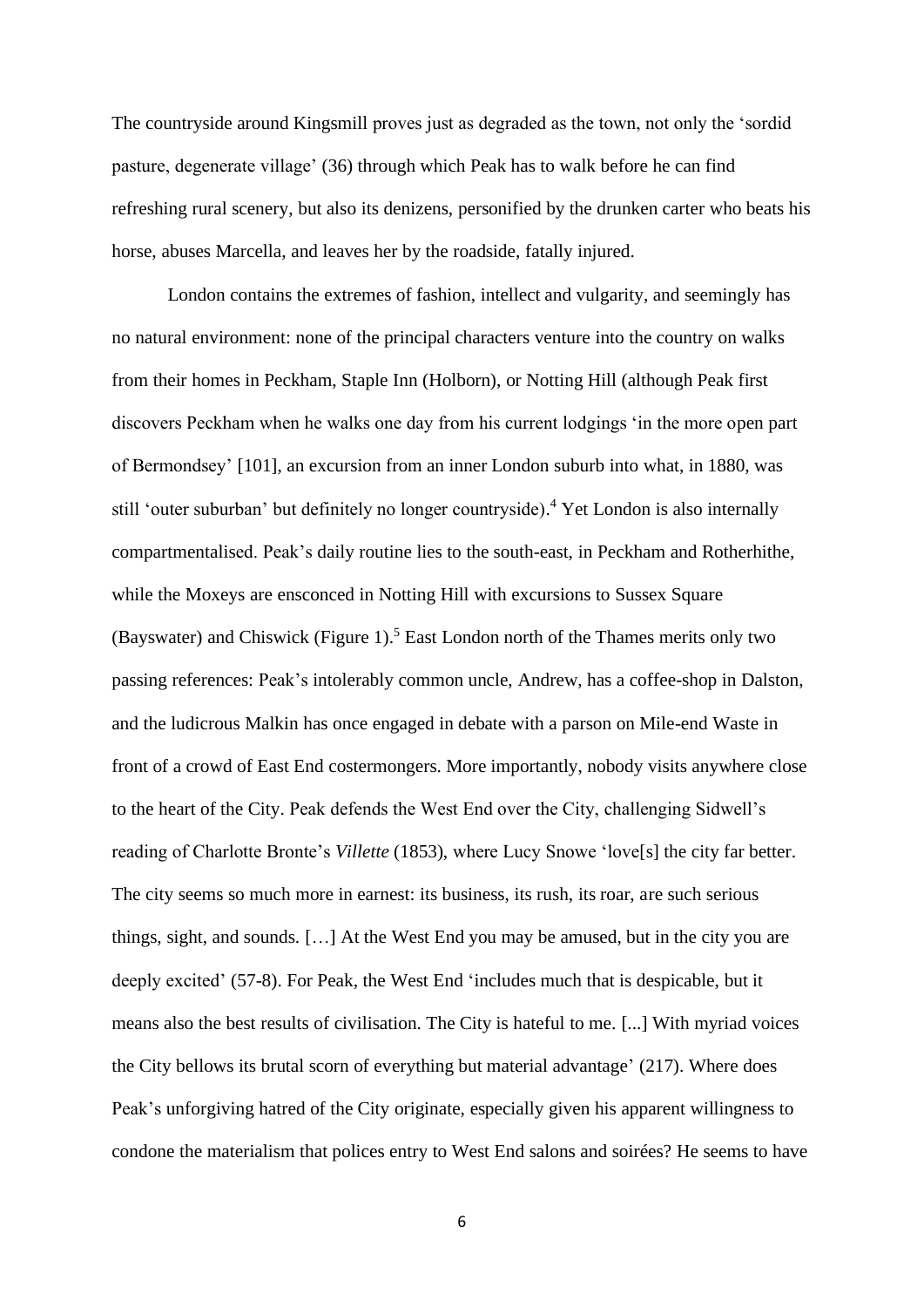been treated benignly by the captains of industry he encounters outside London – Sir Job Whitelaw (and his widow) and Mr Moxey (Christian's uncle). He has a deep-rooted antipathy to petty business, in the shape of Andrew Peak's café and his siblings' shopkeeping, but he has no contact with the City of London. His closest friend, Earwaker, occupies that 'third London' (Moretti 115–18) of Inns of Court that lies between West End and City. His only knowledge of the West End is through the Moxeys. By comparison, Gissing himself, for all his whinging about his social isolation in London, had acquired numerous acquaintances in the West End, such as the Harrisons, the Lushingtons, the Fennessys, and Edith Sichel, and was a frequent attender at art galleries and concerts. He does not send Peak to any of these gatherings, but Peak is nevertheless aware of them.

There are, however, numerous passing references to West End institutions: the Moxeys visit the Royal Academy (Piccadilly); Buckland Warricombe suggests that his younger sister might enrol at Bedford College (then in York Place, Baker Street); Janet Moxey (Christian's cousin) receives her medical training at the Women's Medical School (only recently established on Hunter Street, Bloomsbury); there is a meeting of almost all the more affluent characters at a matinee in the Vaudeville Theatre (Strand); Peak and Buckland meet in the British Museum; Buckland works in the Houses of Parliament; and both Christian Moxey and Godwin Peak study at the School of Mines (South Kensington). Malkin, the most migratory of characters, credited with trips to France, America and New Zealand, and with lodgings in Fulham and Kilburn, also stays at two of London's grandest hotels: the Inns of Court Hotel, between Holborn and Lincoln's Inn Fields, and the Charing Cross Hotel.

London's railway connections constitute an essential thread through the novel. Euston, Paddington, Victoria and Holborn Viaduct are all mentioned by name as origin or destination for journeys to or from Twybridge, Bristol, Dieppe and Wrotham. Waterloo is not mentioned by name, but can be inferred from Christian Moxey's visit to Bournemouth and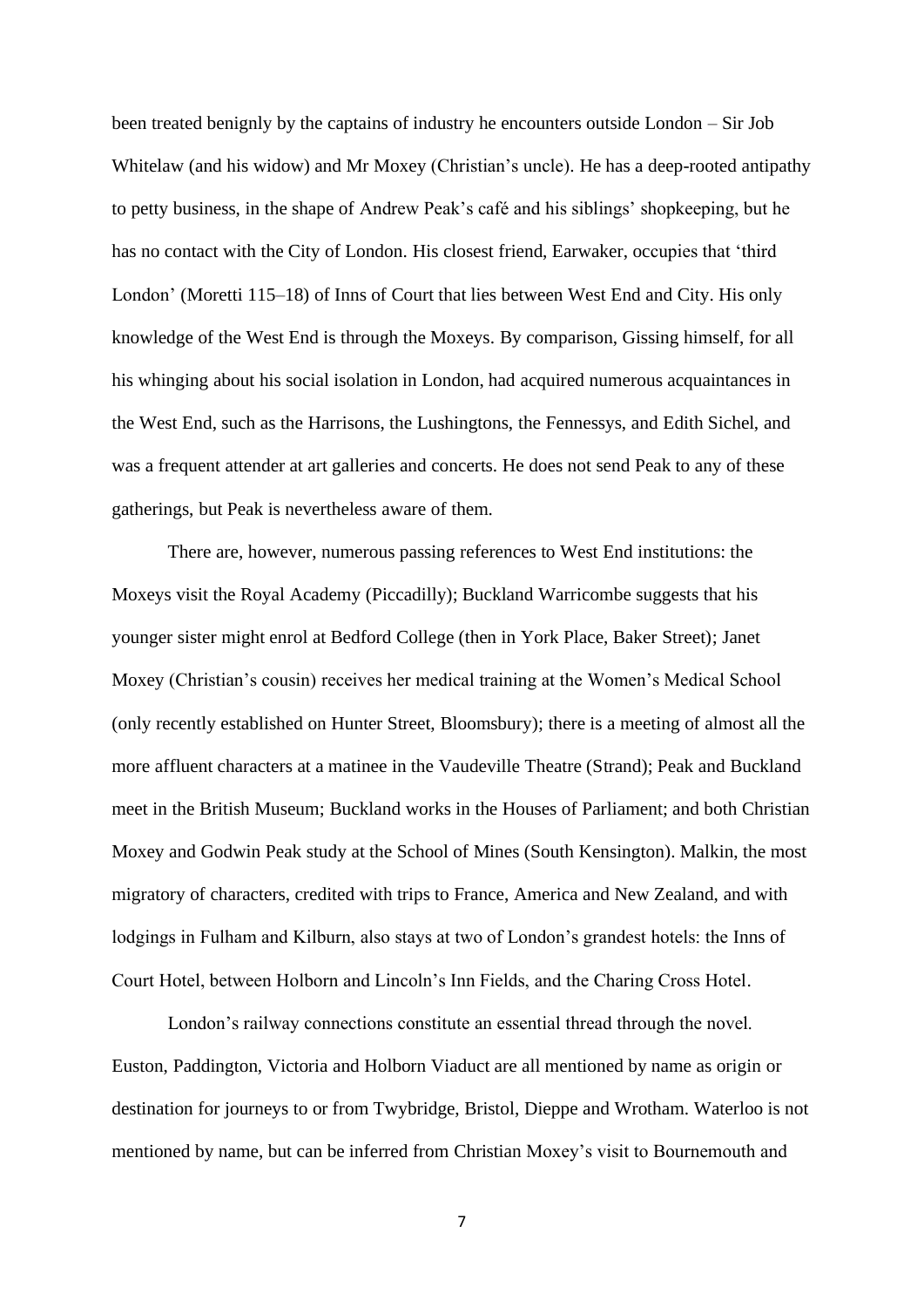from Peak meeting Buckland at the 'South-Western station' in Exeter [Queen Street, now Exeter Central]. Earwaker and Peak return by train from Notting Hill to Farringdon Street, presumably by Metropolitan Railway [today's Circle Line] and Peak continues on from Farringdon to Peckham Rye [London, Chatham & Dover Railway]. Both this journey and Peak's daily commute from Peckham Rye to Rotherhithe by East London Railway were easy to make in the 1880s, but impossible for most of the twentieth century, prior to recent reopenings of closed stretches of line.

From Exeter, Peak uses the railway to access Budleigh Salterton by way of Exmouth; but compared to London, Exeter is drenched in countryside. Peak takes numerous and lengthy walks into rural Devon, which, much as in Gissing's own letters and diary entries, and, a decade later, *The Private Papers of Henry Ryecroft* (1903), is an idyllic landscape where working people are strangely absent.

## **II**

Peak's 'exile' is a consequence of his aspirations. His elder sister and younger brother are happy to settle down in Twybridge close to their widowed mother. His sister marries a draper's assistant and, in the fullness of time, is 'happy in her husband, her children, and a flourishing business' (358). His brother uses his newly purchased bicycle as 'a source of distinction' and 'a means of displaying himself before shopkeepers' daughters', and devotes his intellectual abilities to 'deciphering cryptograms' in 'several weekly papers of unpromising title' (49). But he, too, is soon 'making money' as a seedsman, and 'enjoyed distinction among the shopkeeping community' (358). Peak himself finds companionship with Mr Gunnery, a radical auto-didact whose cabinets of scientific instruments and specimens Peak inherits. Even the much more wealthy, semi-outsider, Christian Moxey, finds that his uncle's 'large, plain house, uncomfortably like an "institution" of some kind', situated next door to 'ill-scented, but lucrative' works with 'reeking chimneys', offers 'the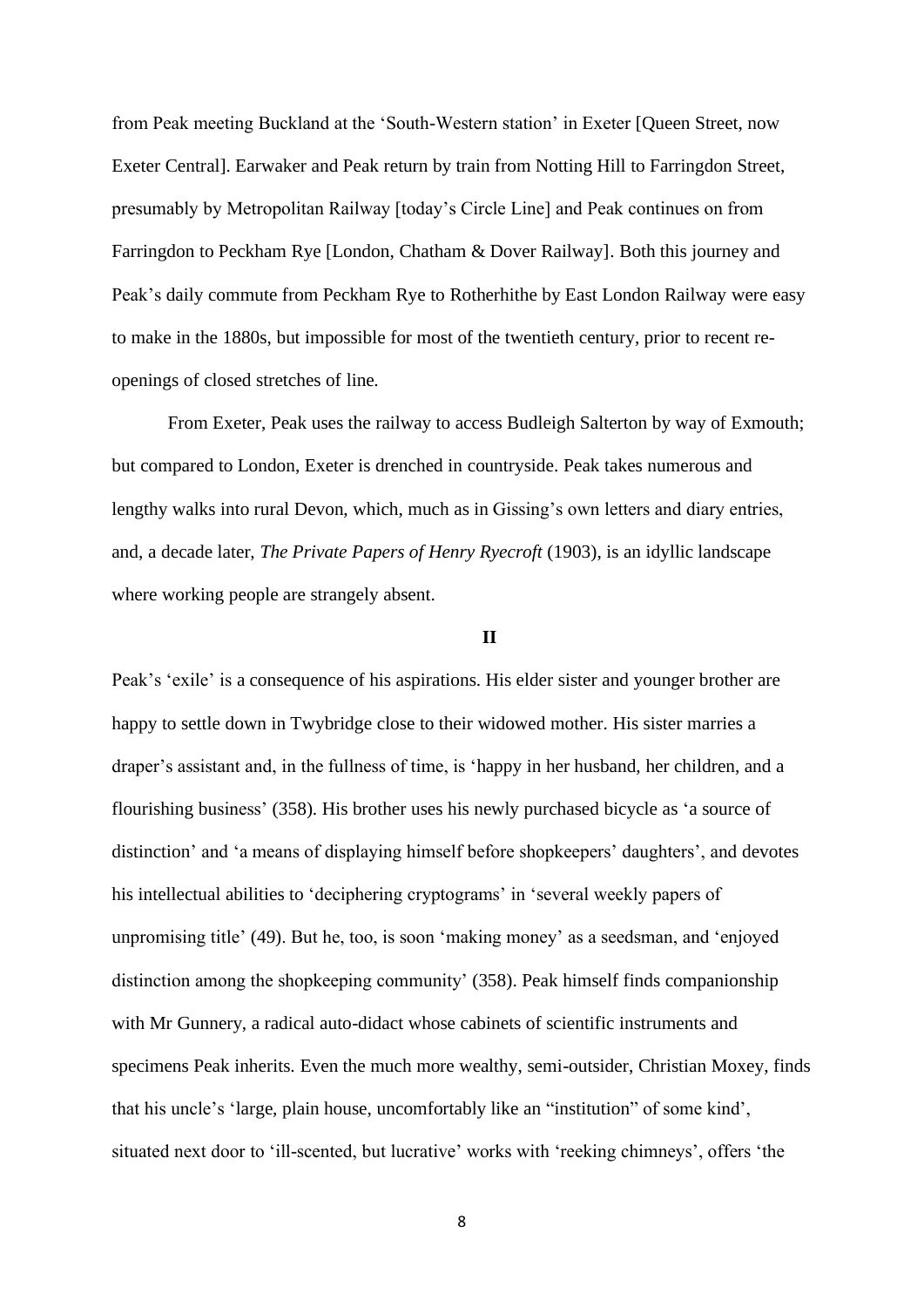atmosphere of a comfortable home' (30–1, 68). He eventually abandons London for domestic life with his cousin, Janet, in a house in Kingsmill. Peak's mother keeps house herself – she has no servant – in 'a very small house in a monotonous little street' where he has to share a garret-bedroom with his brother and 'loathed the penurious simplicity to which his life was condemned' (31, 40). The only occasion on which Peak 'felt that it was good to have a home, however simple' is when his mother 'tended him with all motherly care' after he had walked the last twenty-five miles home from Kingsmill (47). When her children leave home Mrs Peak moves to live with her sister in a house (with 'a sitting-room which smelt of lavender') adjoining the latter's millinery shop (243). There is plenty of scope to be at home among provincial industrialism, but Peak spurns the opportunity. His mother blames his restlessness on his father, always wanting something more, but not knowing what it was he wanted (358).

Peak's time at Whitelaw College marks the beginning of his 'homelessness'. Ostracised by most of his fellow-students, partly on account of his arrogance but mostly because of his relative poverty – he is the brainy but poor scholarship student surrounded by the sons of successful businessmen and minor gentry – he found himself deprived of 'the comforts of home':

His lodgings were in a very ugly street in the ugliest outskirts of the town; he had to take a long walk through desolate districts (brick-yard, sordid pasture, degenerate village) before he could refresh his eyes with the rural scenery which was so great a joy to him as almost to be a necessity. The immediate vicinage offered nothing but monotone of grimy, lower middle-class dwellings, occasionally relieved by a public house. He occupied two rooms, not unreasonably clean, and was seldom disturbed by the attentions of his landlady. (36)

Yet, as he sat in his 'murky sitting-room' (42), he *was* disturbed by his landlady's son, 'a lank youth of the clerk species' who spent the evenings at the piano, practising 'two or three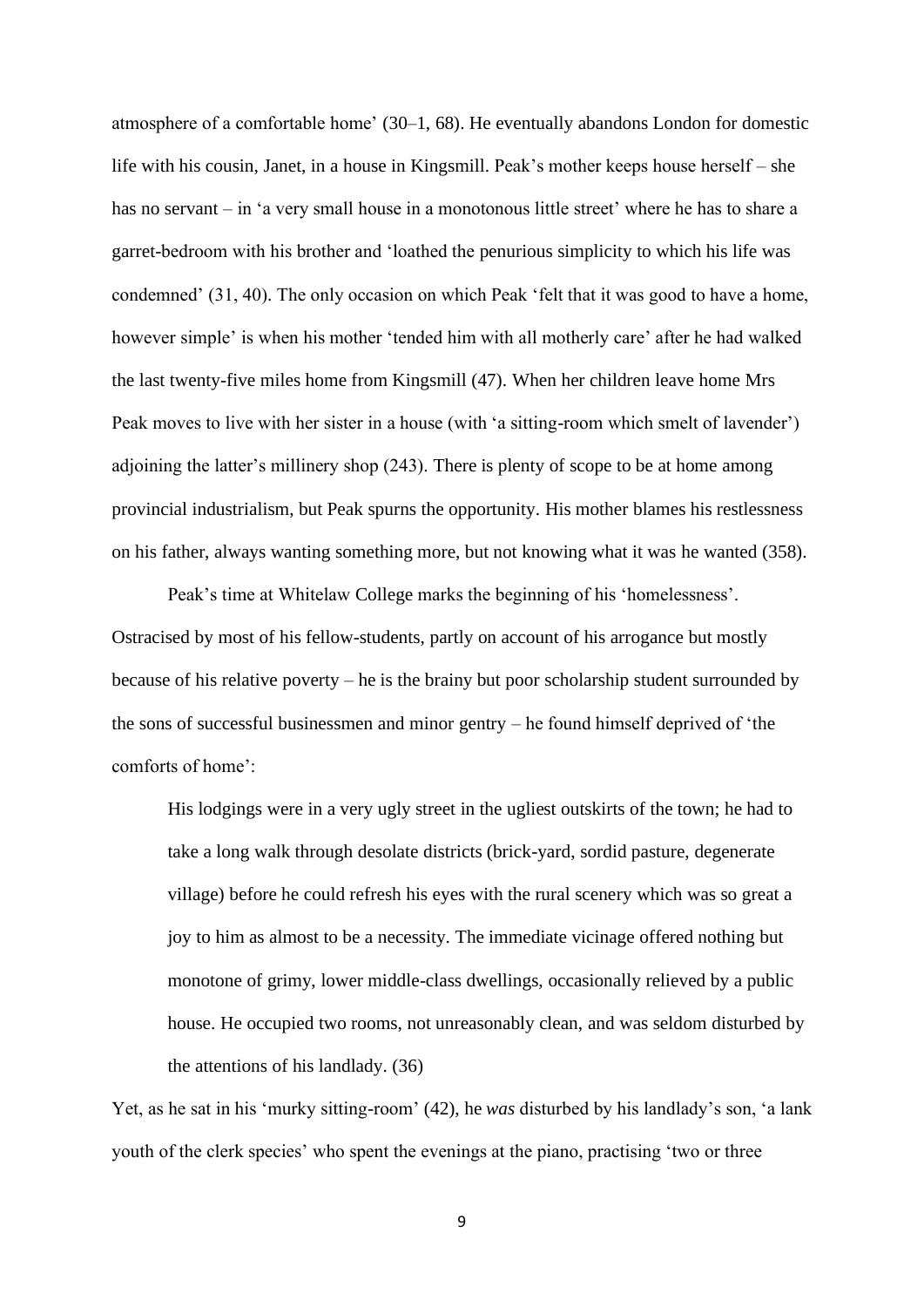hymnal melodies popularised by American evangelists' (38). This is the provincial equivalent of Charles Masterman's 'abyss' – not a slum, but a product of urban degeneration, content in its lack of culture or any aspiration to a higher life, sordid, grimy, dull. Geographically, it manages to be remotely suburban, 'in the ugliest outskirts', yet still far from real countryside, neither urban nor rural. It contrasts with his later lodgings in Exeter (and with Gissing's own initial assessment of his rooms in Prospect Park), which manage to be both urban and rural at the same time.

Socially, Peak's time at Whitelaw had alienated him from his home: 'he was no longer fit for Twybridge' (40). Geographically, Kingsmill prepared him for his first six years in London, where he occupied a succession of squalid lodgings, shifting:

from quarter to quarter, from house to house, driven away each time by the hateful contact of vulgarity in every form, – by foulness and dishonesty, by lying, slandering, quarrelling, by drunkenness, by brutal vice, – by all abominations that distinguish the lodging-letter of the metropolis. Obliged to practise extreme economy, he could not take refuge among self-respecting people, or at all events had no luck in endeavouring to find such among the poorer working-class. To a man of Godwin's idiosyncrasy the London poor were of necessity abominable, and it anguished him to be forced to live among them. (101)

This narrative reflects Gissing's own experience as a lodger during his first five years in London in the late 1870s and early 1880s, where each new lodging, in Colville Place, Gower Place, Huntley Street, Edward Street, Hanover Street, Wornington Road, Dorchester Place, Oakley Crescent, Milton Street and Rutland Street, variously chosen for their cheapness but also their centrality, their suburban respectability or their accessibility to Gissing's pupils, soon attracted his vitriolic condemnation. Some of these addresses had already found their way into his fiction, for example, in *Workers in the Dawn* (1880), the Pettindunds' lodging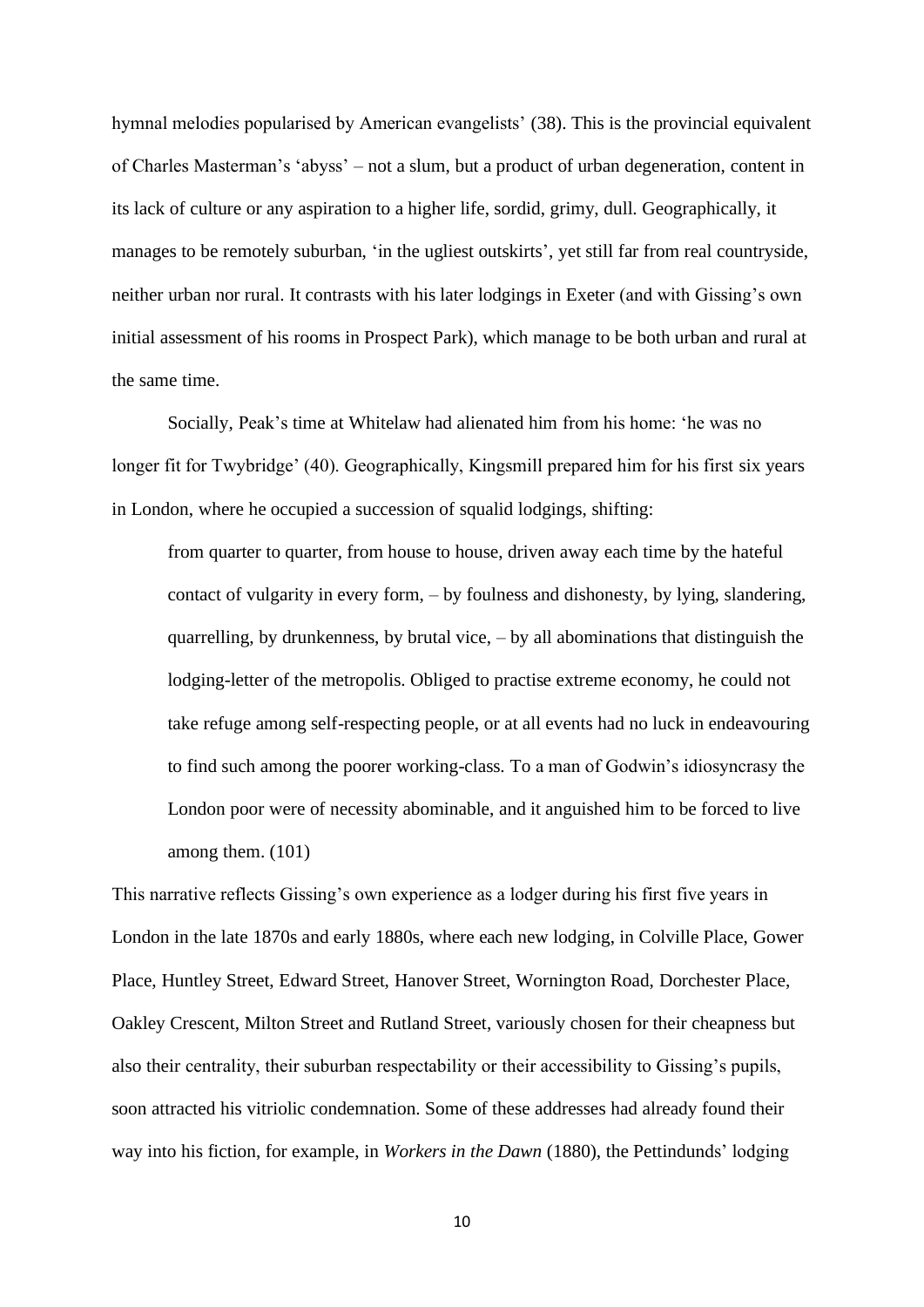house in Gower Place, occupied by Arthur Golding and his colleague Mark Challenger, and from which the pregnant Carrie Mitchell is first expelled and then, with her baby, denied entry.

Yet Peak had first imagined that lodging would denote freedom. He 'found it difficult to understand Moxey's yearning for domesticity, all his own impulses leading towards quite a contrary ideal. To him, life in London lodgings made rich promise; that indeed would be freedom, and full of all manner of high possibilities!' (68). This is the fantasy that Gissing imagines in his short story, 'The Prize Lodger' (1896) – the comfortably-off bachelor who moves from lodging to lodging, from ideal landlady to ideal landlady. It is also the fantasy that Ryecroft enjoys in his country cottage just outside Exeter, where his every need is satisfied by his silent but ever-attentive housekeeper, and it is the fantasy that Peak himself enjoys, first in his lodgings in Peckham Rye and then in Longbrook Street, Exeter.

Peak had found his Peckham lodgings by chance, attracted by a herbalist's shop window, and discovering that the herbalist was 'a middle-aged man of bright intelligence and more reading than could be expected' (101), who mentioned he had 'two superfluous chambers' to rent. Peak moves into a 'comfortable sitting room', which he makes into a home by the addition of his personal belongings: 'though there were no pictures, sundry ornaments here and there made strong denial of lodging-house affinity. It was at once laboratory, study, and dwelling-room. Two large cabinets [the cabinets inherited from Mr Gunnery], something the worse for transportation, alone formed a link between this abode and the old home at Twybridge. […] On door-pegs hung a knapsack, a botanist's vasculum, and a geologist's wallet' (100).

He has 'no common landlady': the herbalist's wife turned out to be 'a Frenchwoman of very pleasing appearance; she spoke fluent French-English, anything but disagreeable to an ear constantly tormented by the London vernacular', and her virtues included 'cleanliness,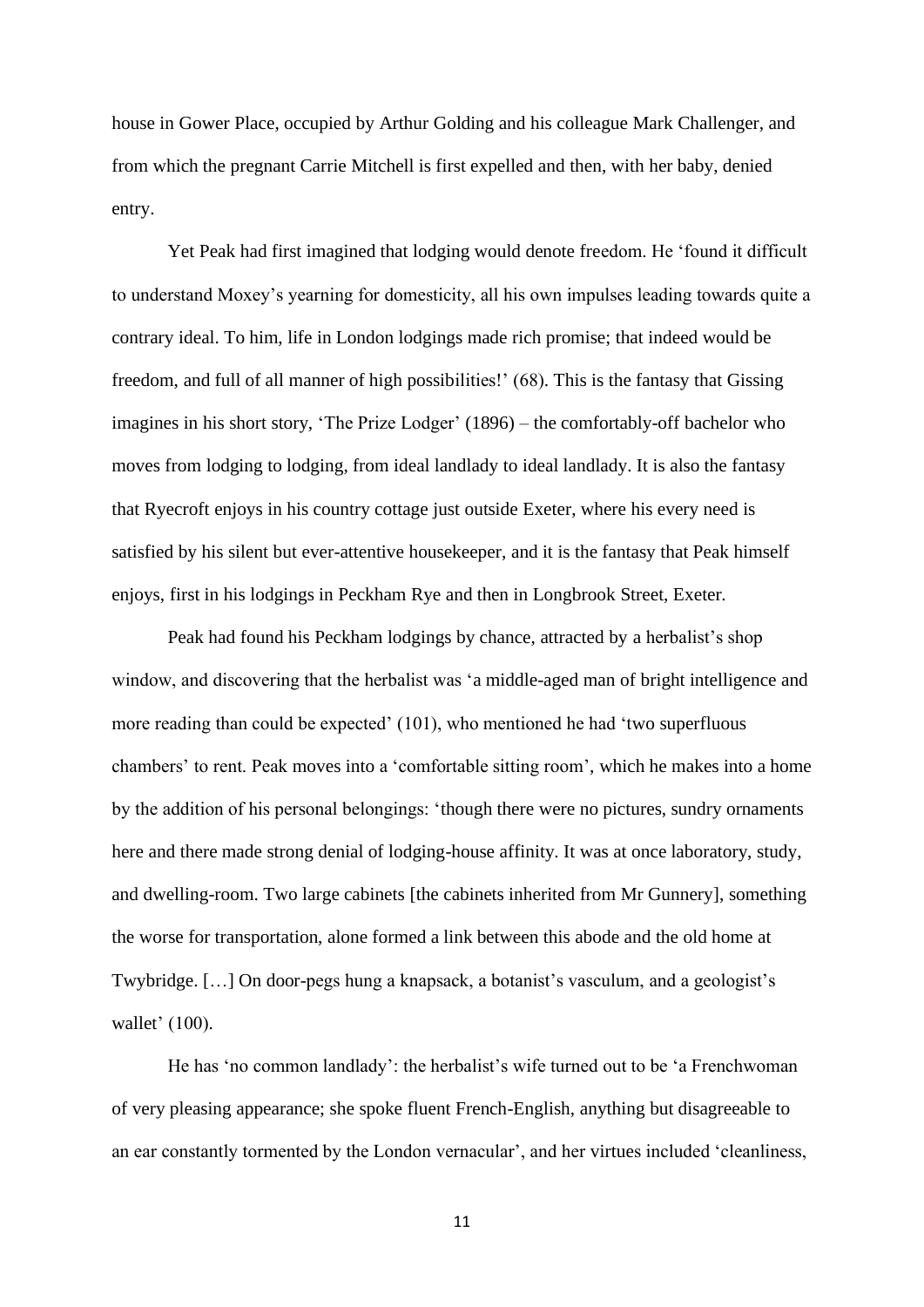neatness, good taste'; 'her cooking seemed to the lodger of incredible perfection, and the infinite goodwill with which he was tended made strange contrast with the base usage he had commonly experienced' (101). When Peak arrives home late one evening he finds supper waiting for him on a round table:

The cloth was spotless, the utensils tasteful and carefully disposed. In a bowl lay an appetising salad, ready for mingling; a fragment of Camembert cheese was relieved upon a setting of green leafage; a bottle of ale, with adjacent corkscrew, stood beside the plate; the very loaf seemed to come from no ordinary baker's, or was made to look better than its kin by the fringed white cloth in which it nestled. (100)

These are lodgings that are not lodgings, in London but not of London. In fact, they are not 'of' anywhere in the real world. This is a 'home' that can never have existed outside its author's wishful thinking.

When Peak abandons these ideal lodgings after more than four years, and moves to Exeter, he finds another accommodating landlady, now combined with an idyllic situation  $-$  a real location that Gissing was obviously familiar with from his own walks around the town:

In a by-way which declines from the main thoroughfare of Exeter, and bears the name of Longbrook Street, is a row of small houses placed above long strips of sloping garden. […] The little terrace may be regarded as urban or rural, according to the tastes and occasions of those who dwell there. In one direction, a walk of five minutes will conduct to the middle of High Street, and in the other it takes scarcely longer to reach the open country. (167)

Peak takes advantage of this location to walk 'in every direction', 'rambling' to 'sleepy little towns', to the coast or to the margins of Dartmoor (168). Where his lodgings in Kingsmill had been neither urban nor rural, and remote from the attractions of either, these lodgings combine the best of both worlds. In fact, the natural world inhabits the lodgings. Even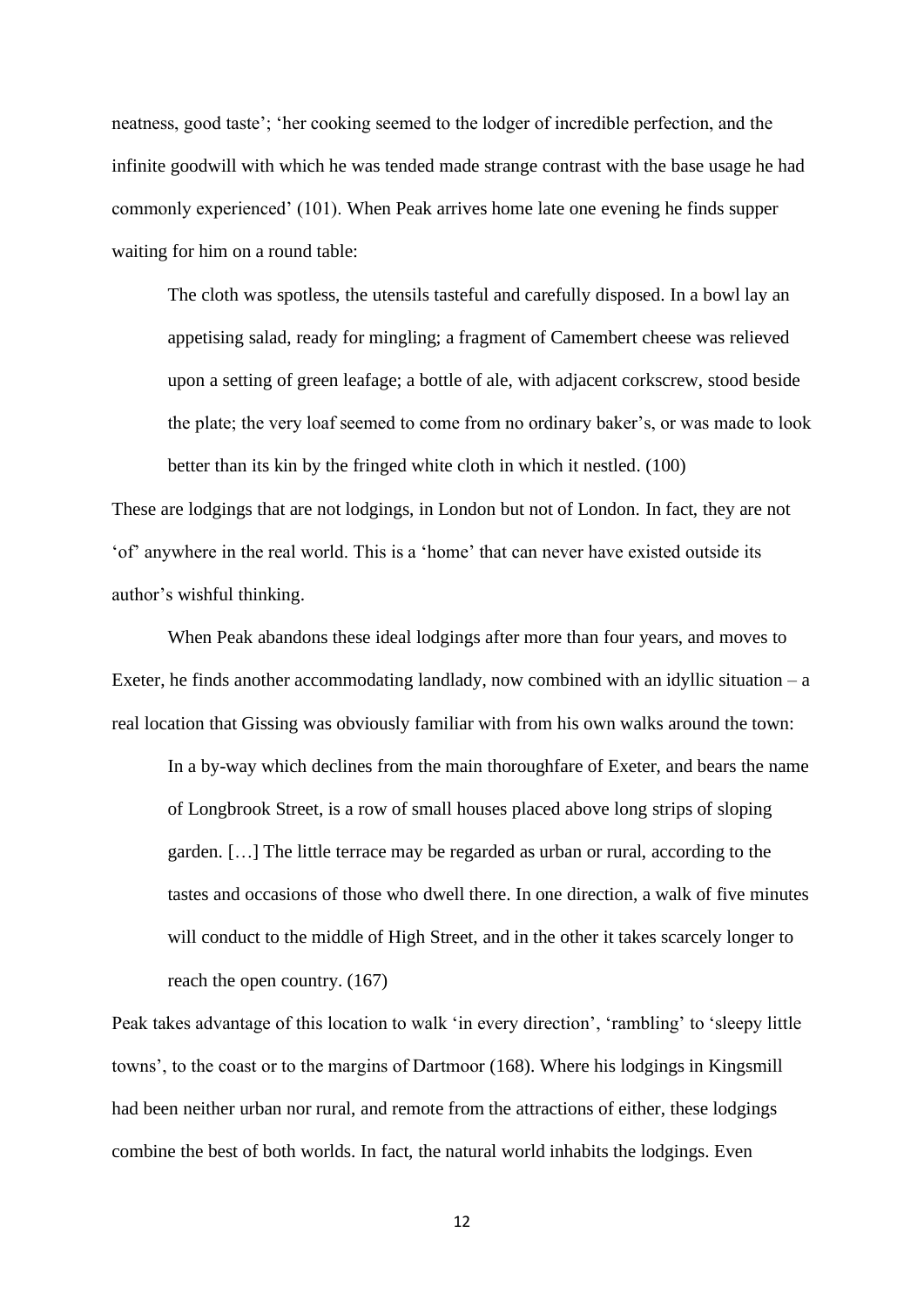without leaving his sitting-room, he could enjoy the view 'over the opposite houses to Northernhay, the hill where once stood Rougemont Castle, its wooded declivities now fashioned into a public garden' (181).

As to his rooms on the upper floor of what Gissing labels as a 'cottage' (167), another indicator of author's and character's attachment to what is really a terraced house:

Sitting-room and bedchamber, furnished with homely comfort, answered to his bachelor needs, and would allow of his receiving without embarrassment any visitor whom fortune might send him. Of quietness he was assured, for a widow and her son, alike remarkable for sobriety of demeanour, were the only persons who shared the house with him. (167)

Peak had brought his books, microscope, and a few other scientific implements; but he had sent his cabinets back to his mother's in Twybridge. His landlady, Mrs Roots, goes about her housework 'so tranquilly' that he 'seldom heard anything except the voice of the cuckooclock, a pleasant sound to him' (167). She is both zealous and respectful in waiting on his every need. Indeed, there were times when the cosiness of Peak's situation rivalled Ryecroft's teatime ritual. For Ryecroft, settled in his retirement cottage outside Exeter, teatime is when 'one is *at* home in quite another than the worldly sense' and '[w]here tea is really a meal […] it is – again in the true sense – the *homeliest* meal of the day' (237-8, emphasis in original). Likewise for Peak:

The cuckoo clock in Mrs. Roots's kitchen had just struck three. […] Peak was in a mood to enjoy the crackling fire; he settled himself with a book in his easy-chair, and thought with pleasure of two hours' reading, before the appearance of the homely teapot.  $(283)^6$ 

From Buckland Warricombe's perspective, however, arriving to denounce Peak's hypocrisy as a charlatan Christian, '[s]omething of disdain came into his eyes as he approached the row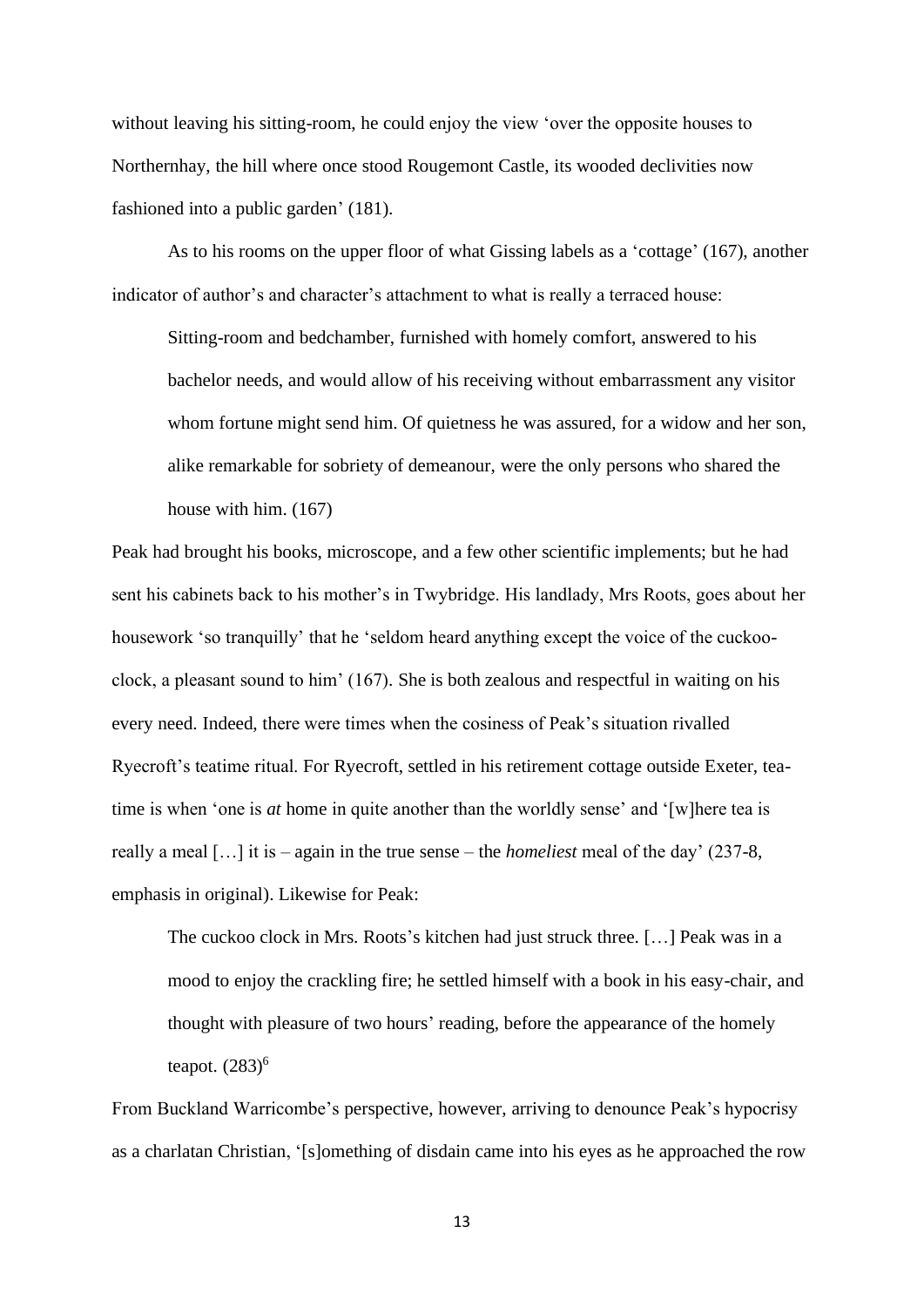of insignificant houses' and he had to remember he was 'in a little house, with thin partitions'  $(304-5)$ .

Even for Peak, while his immediate physical circumstances could hardly be bettered, Exeter as a town proved anything but home. He had imagined it would be easy to make friends in a provincial town like Exeter, but quickly realises that, despite his friendship with the locally respected Warricombes, he remains isolated 'amid this community of English folk': 'Now, as on the day of his arrival, he was an alien – a lodger' (245). The 'community of English folk' was not only strictly class-conscious – and he belonged 'to no class whatever', as 'unclassed' as the protagonists of *The Unclassed* (1884) or as Gissing himself – but also hypocritical in belief and behaviour, exemplified by the policeman who reprimands children for playing games in the street on a Sunday. Peak discovers the truth that 'communities' (whether of the cultural elite in London's West End or of the comfortably provincial in Exeter) are more often exclusionary and segregationist than welcoming of outsiders. 'Community', as Raymond Williams noted, is always treated positively (1983: 76), yet 'active community' most frequently involves combining to gain economic and political rights, or, less politically radical, 'the mutuality of the oppressed' or 'the mutuality of people living at the edges or in the margins of a generally oppressive system' (1975: 131). Peak's dilemma is that none of his friends share his sense of oppression and marginalisation sufficiently to unite in a community of resistance or self-interested action, nor are they geographically sufficiently close-knit.

Peak seems to attract alienation. He is not so much 'born in exile' as 'a born outsider'. Peak individualises but also geographically universalises his sense of alienation:

What else had he ever been, since boyhood? A lodger in Kingsmill, a lodger in London, a lodger in Exeter. Nay, even as a boy he could scarcely have been said to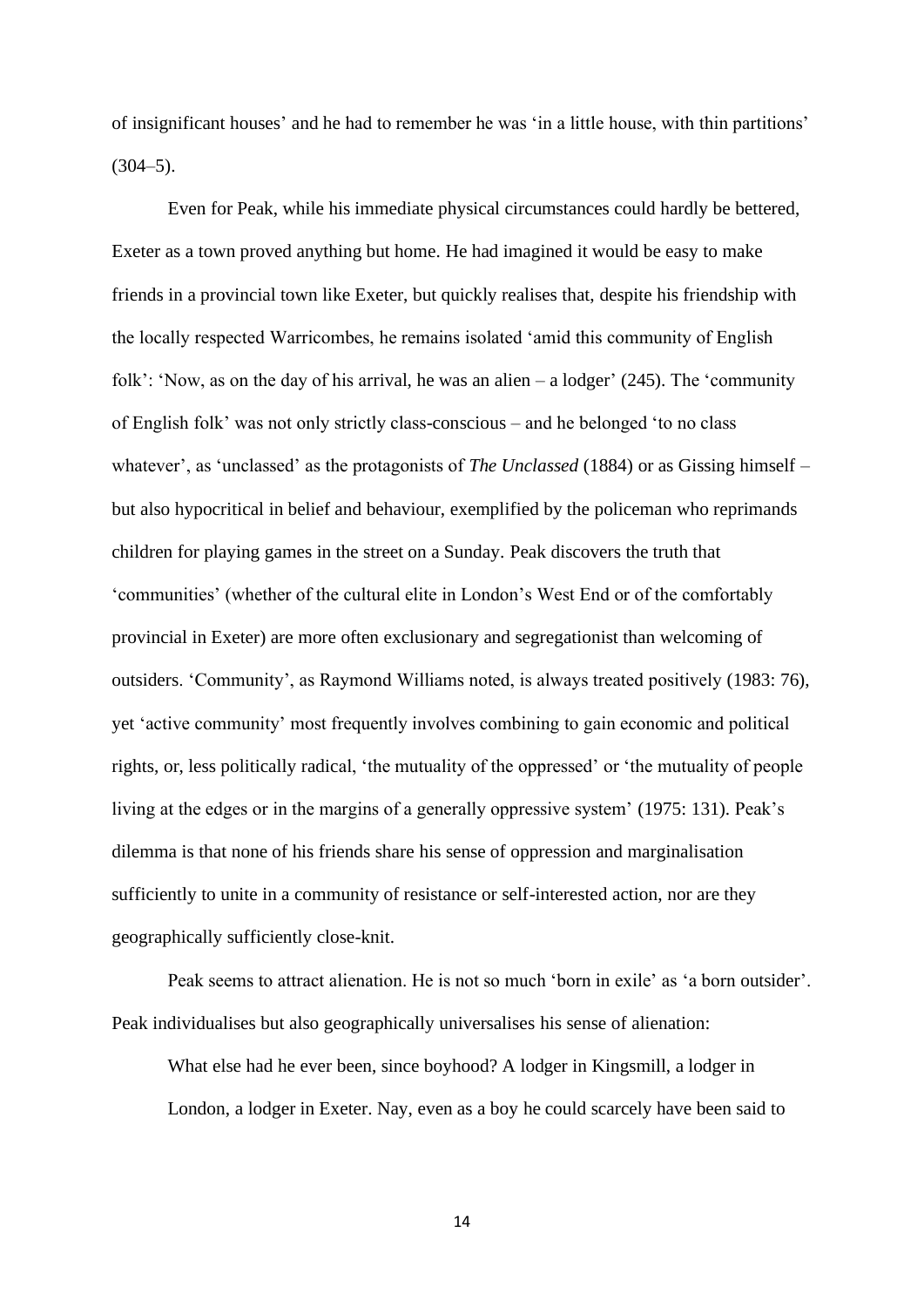'live at home', for from the dawn of conscious intelligence he felt himself out of place among familiar things and people, at issue with prevalent opinions. (245)

Recent discussions of literary lodgings by Emily Cuming and Molly Boggs highlight the roles of scheming and domineering landladies, but also the contingency of social relations among diverse lodgers, and their mobility between lodgings and 'a counter-sphere of cafés, pubs and the sitting rooms of family friends' (Cuming: 74). By contrast, Peak eschews situations where he might be forced to mix with other lodgers. He chooses isolation. Even in the Warricombes' sitting room he is conscious that he is not 'at home'.

#### **III**

In conventional wisdom, home is associated with family. Before moving to Exeter, Peak meets Buckland in London. Buckland is working as assistant to an MP and has rooms 'not far from the Houses of Parliament'. Buckland has not bothered to make the rooms his own, 'to surround himself with evidences of taste'. They are simply a dwelling of 'commonplace comfort'. Anticipating Ryecroft's condemnation of 'flat-inhabiting nomads' (260) and Forster's 'civilization of luggage' (128), Buckland thinks of his rooms as:

Nothing but a *pied-a-terre*. I have been here three or four years, but I don't think of it as a home. I suppose I shall settle somewhere before long: yet, on the whole, what does it matter where one lives? There's something in the atmosphere of our time that makes one indisposed to strike roots in the old way. Who knows how long there'll be such a thing as real property? We are getting to think of ourselves as lodgers; it's as well to be indifferent about a notice to quit. (163)

Peak sides with tradition: 'Many people would still make a good fight for the old homes.' Buckland half-agrees: 'Yes; I daresay I should myself, if I were a family man. A wife and children are strong persuasions to conservatism. In those who have anything, that's to say.' At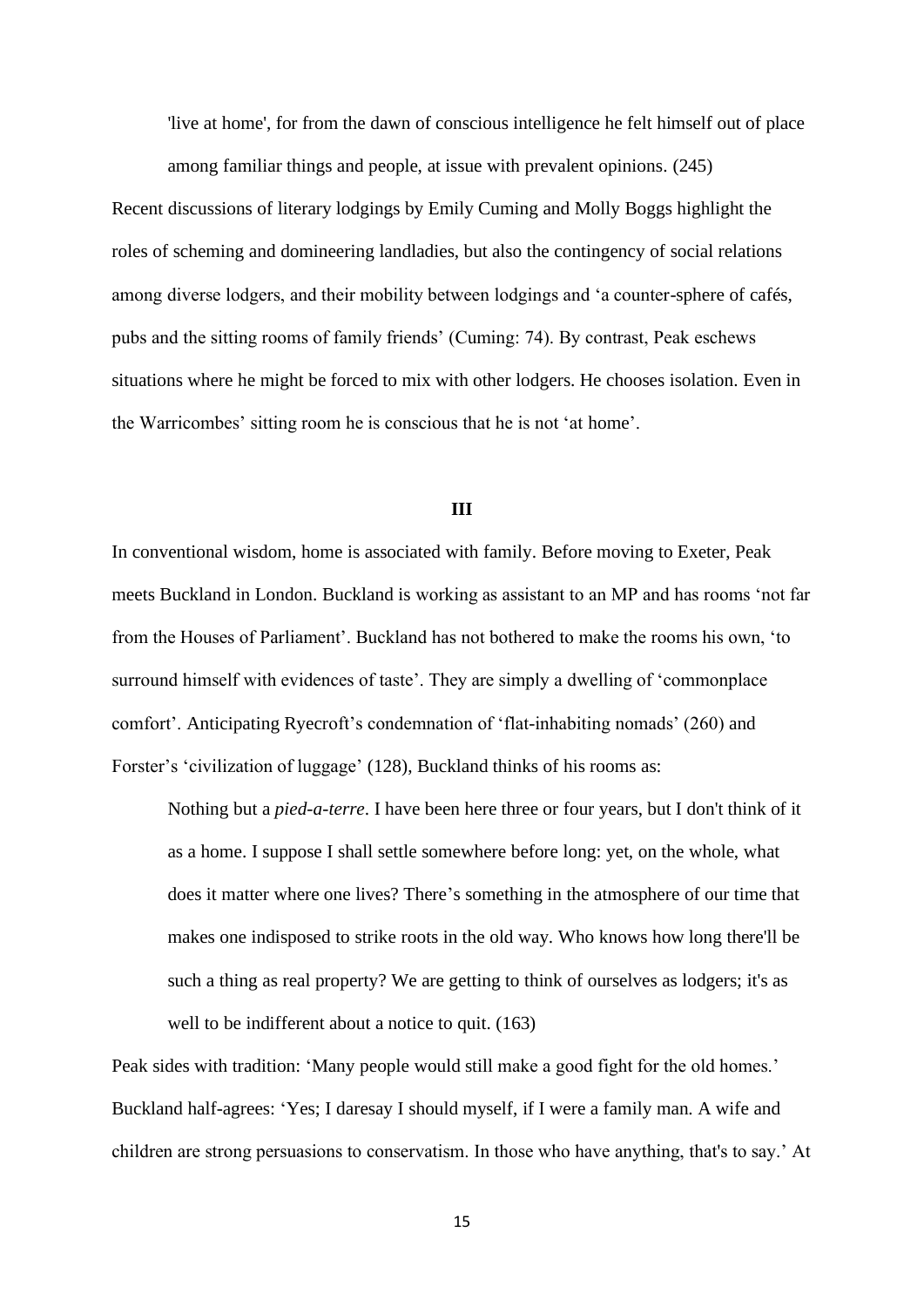the end of the novel, having failed to impress the progressive feminist-minded Sylvia Moorhouse, Buckland is precipitously married off by his creator to the 'second daughter' of a (now dead) dealer in hides, tallow 'and that kind of thing'. She is actively engaged in humanitarian work in the East End and the author of a book on social questions, but having 'nothing to do with creeds and dogmas'. However, her most significant attribute is that she owns property worth £3–4,000 per annum (381–2). So much for the abolition of real property!

Through all this restlessness, one character makes an ideal home without resort to family and which, as Figure 1 demonstrates, constitutes the geographical central place in the novel. John Edward Earwaker, who, at Whitelaw College, had restricted Peak to runner-up in the prizes for Poem and Essay, came from just as humble a background as Peak, but achieves success as literary editor of a serious weekly review. Like Peak, he could have found himself 'unclassed', wrenched from his modest origins, yet he remains close to, and supportive of his elderly parents in Kingsmill, ensuring that, in their old age, 'they lacked no comfort' (409). He also remains, and intends to remain, at the same address from the beginning of 'Part the Second' until the end (Part the Seventh) of the novel – a suite of rooms in Staple Inn, Holborn. Staple Inn offered 'chambers', initially to members of the legal profession but latterly to all types of 'professional' man. It was no stranger to fiction, featuring in at least three of Dickens' major works. In *Bleak House* (1853), Snagsby loved to walk in Staple Inn, where he 'observe[d] how countrified the sparrows and the leaves are' (1996: 145). In an essay on 'Chambers' in *The Uncommercial Traveller* (1861), Staple Inn is listed among a 'shabby crew' of chambers, assessed for 'the right kind of loneliness' and 'the accommodations of Solitude. Closeness, and Darkness' (2014: 183–4). And in *Edwin Drood* (1870), Staple Inn accommodates the chambers of both Mr Grewgious and Neville Landless, who occupies 'some attic rooms in a corner':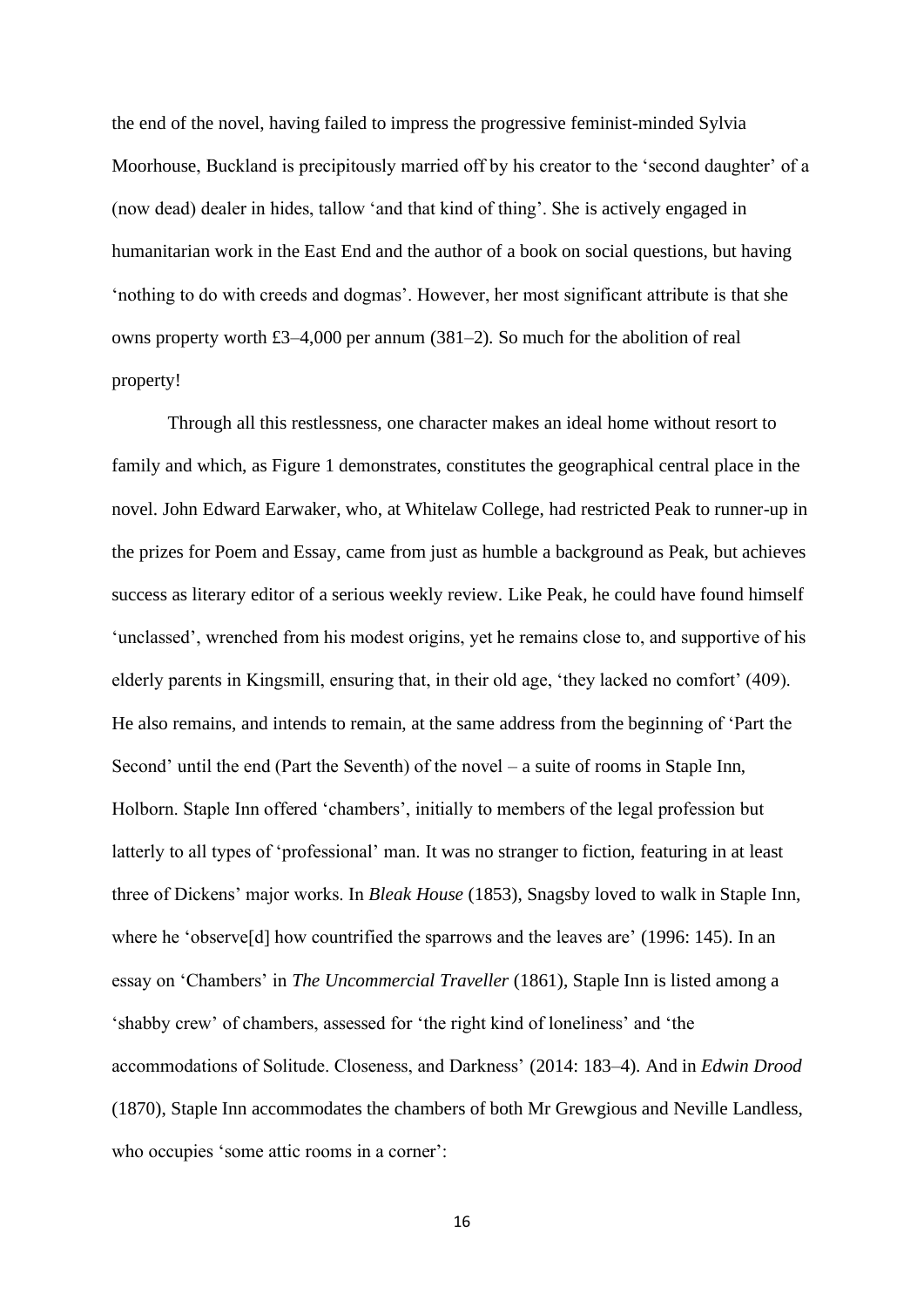An air of retreat and solitude hung about the rooms, and about their inhabitant. He was much worn, and so were they. [...] Yet the sunlight shone in at the ugly garretwindow, which had a penthouse to itself thrust out among the tiles; and on the cracked and smoke-blackened parapet beyond, some of the deluded sparrows of the place rheumatically hopped, like little feathered cripples who had left their crutches in their nests[.] (1972: 152)

Staple Inn offers solitude, convalescence and a uniquely urban form of nature, a combination of attributes that would have appealed to Gissing and should have appealed to Peak if he had not been so antagonistic to the London beyond its walls. When Earwaker moves in, in 1882, 'he surrounded himself with plain furniture and many books' (85), much like Landless. But a few years later, following his appointment as literary editor of a weekly review, he decides that he will 'dwell here for the rest of my life' and fashions a much more welcoming place:

One must have a homestead, and this shall be mine; here I have set up my penates [household gods]. It's a portion of space, you know; and what more can be said of Longleat or Chatsworth? [….] There's an atmosphere in the old Inns that pleases me. The new flats are insufferable. How can one live sandwiched between a music-hall singer and a female politician? For lodgings of any kind no sane man had ever a word of approval. Reflecting on all these things, I have established myself in perpetuity.

(345)

To this end, he had acquired new upholstery, chairs, tables, bookcases, pictures and ornaments, the walls had been 'pleasantly papered' and the ceiling painted white. 'The little vestibule had somehow put off its dinginess' and there was 'an unwontedly brilliant light from the sitting-room'. Peak is relieved that Earwaker's 'prosperity shows itself in this region of bachelordom' rather than married and in 'a comfortable house' (363).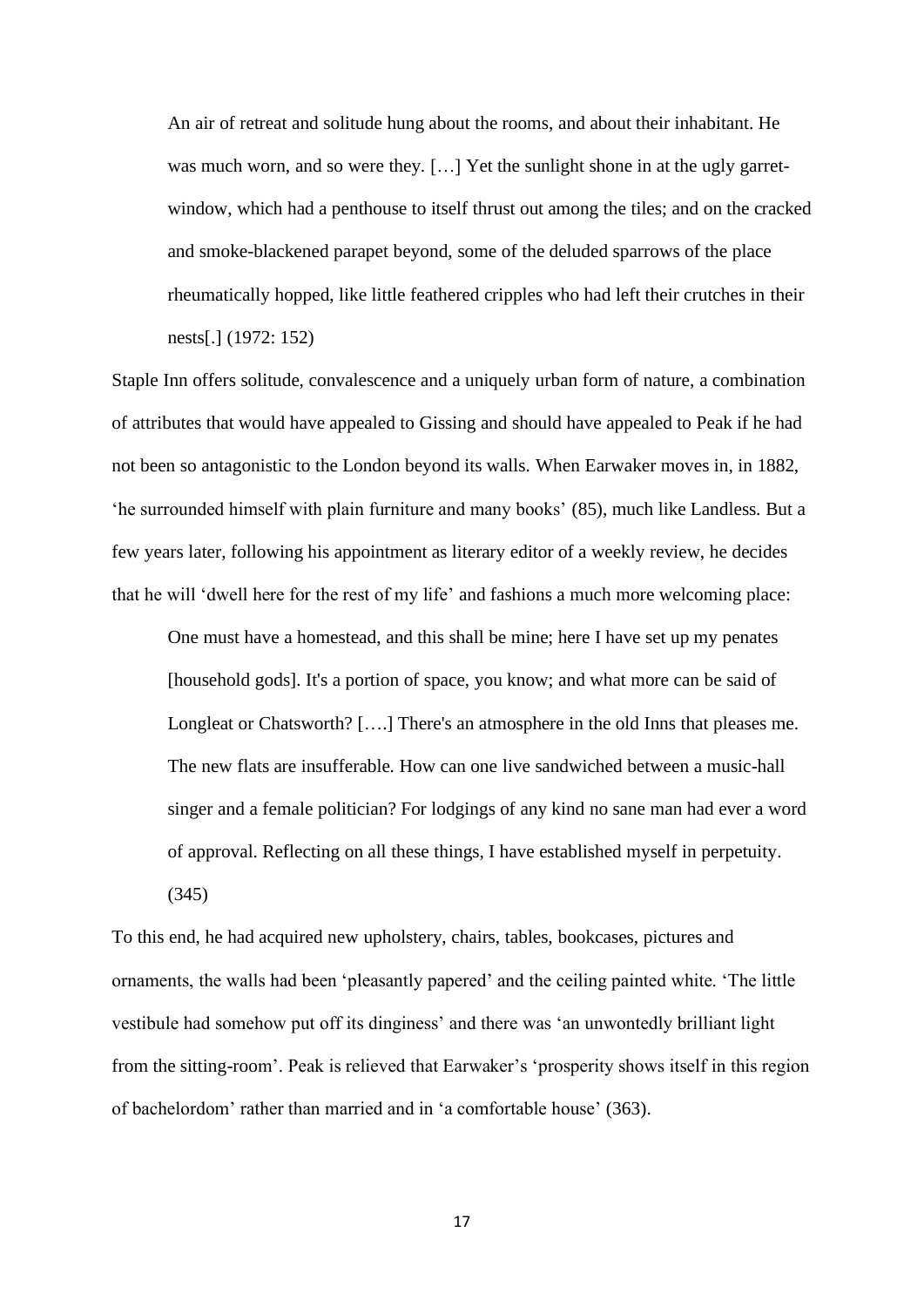Earwaker is long-suffering host to repeated visits by Malkin, who usually stays into the early hours of the morning. But his role as host is confined to providing a space for male conversation. Food is rarely consumed in his rooms. He and his friends go out to dinner parties or eat in restaurants, or they return to continue conversation after eating elsewhere. His is an undomesticated home. When women visit, he has to 'convert' his study into a drawing-room in order to offer them tea and cake (413). By contrast, Christian Moxey and his sister, Marcella, repeatedly perform the role of hosts inviting friends to dinner parties in their Notting Hill house, but another West End dwelling fails as 'home' because of the vulgarity of its occupant and her choice of décor. The first signs that the widowed Constance Palmer does not feel for Christian Moxey as he feels for her are the way in which she has redecorated her home in Sussex Square: 'There was more display, a richer profusion of ornaments, not in the best taste. The old pictures had given place to showily-framed daubs of the most popular school' and there was a photograph of a famous jockey displayed on a table (337).

Earwaker's situation, including his disdain for 'the new flats', reflects Gissing's own preferences, expressed in a letter to Eduard Bertz, written soon after his move to Prospect Park (and soon after his second marriage), just as he was completing the first of the three volumes of *Born in Exile*:

This matter of a dwelling-place is very troublesome for people in our position; we are for ever at the mercy of ignoble creatures, & are forced to live in their hateful proximity. Surely there ought to be *Colleges* for unmarried intellectual men (or even for married of small means,) where we could dwell much as students do at the University. […] The life of a Fellow at Oxford or Cambridge is, I should think, almost ideal. He has his man-servant, his meals either in private or at the public table, an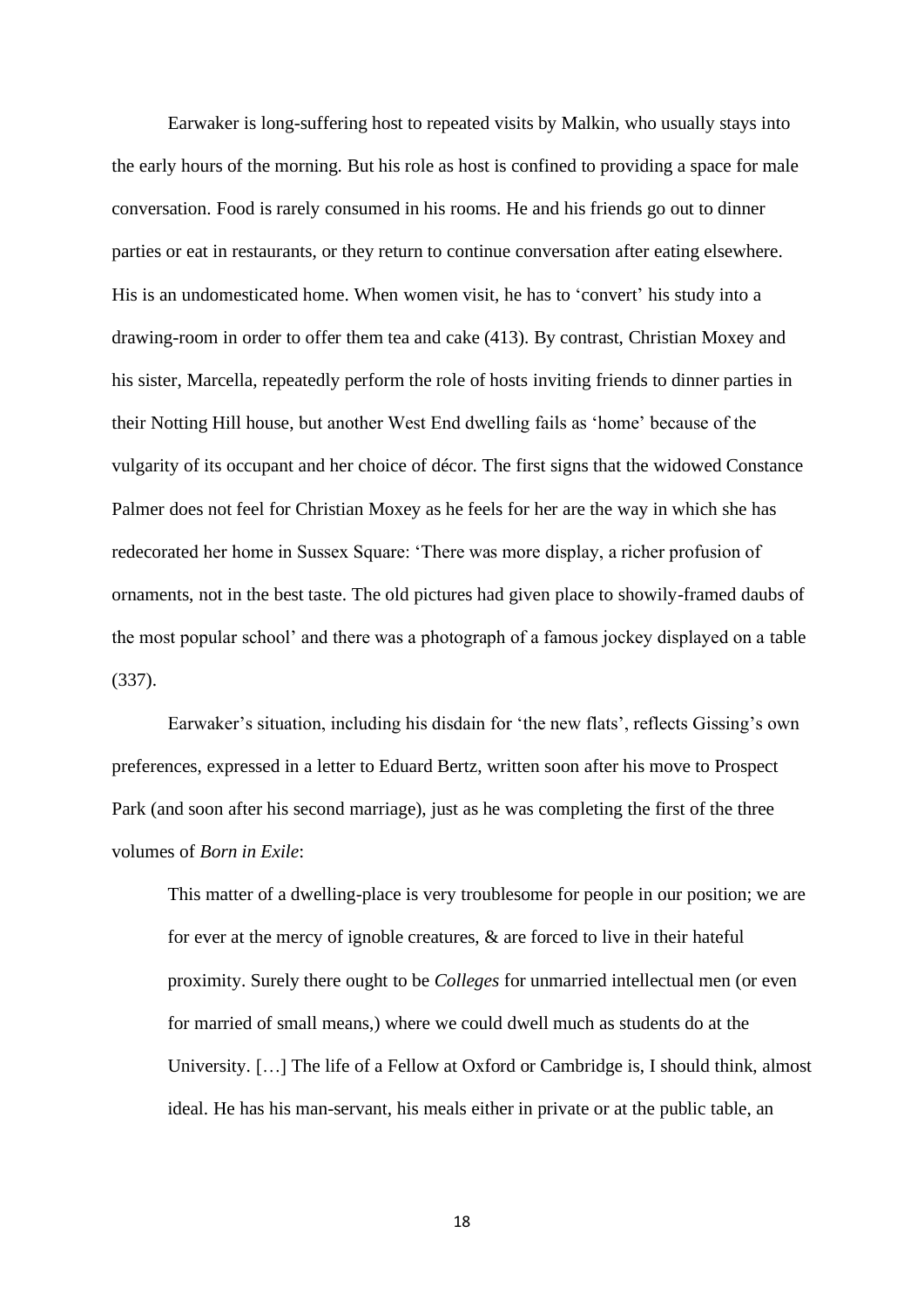atmosphere of culture & peace. Who will advocate 'Literary Homes'? (Letters 4: 288)

Finally, what of the Warricombe family seat, situated on Old Tiverton Road, just outside Exeter to the north-east? When Peak first sets eyes on it, he sees an ideal home: 'The site was a good one […] The house itself seemed to be old, but after all was not very large [...] A spot of exquisite retirement: happy who lived here in security from the struggle of life!' (118–19). From the garden there are views over the Exe valley to Haldon and down the estuary to the sea. The interior includes a fernery, Mr Warricombe's study containing an enviable library and 'two elaborate microscopes', a bedroom of 'delicious fragrance', exquisitely decorated with water-colour views of Devon and Cornwall, and an octagonal 'glass-house' on the roof (134–41). Yet even this idyll cannot last for ever. Mr Warricombe explains that 'the view is in a measure spoilt by the growth of the city. A few years ago, none of those ugly little houses stood in the mid-distance. A few years hence, I fear, there will be much more to complain of' (128). This not only anticipates later critiques of urbanisation, such as Forster's in *Howards End* (7, 40, 92, 289–90), but is also a private joke on Gissing's part, since the nearest of 'those ugly little houses' visible from the site of Warricombe's villa would have included Gissing's own residence in Prospect Park, a street laid out between 1878 and 1884, the year in which Peak's visit to Exeter is set. And, in time, the house proves a prison as much as an idyll for Sidwell, who dare not offend her parents. It is probably an accidental irony, appreciated more in hindsight than by readers in 1892, but it is worth noting that Sidwell's declaration to Sylvia – 'I am bound to a certain sphere of life' – is made in the glass-house which she now uses as her 'retreat' (400, 403). 'Glass-house', as well as its obvious meanings as observatory and conservatory, also acquired a secondary and, in time, popular meaning as a place of detention, a military prison. Aldershot prison, also known as the Detention Barracks, erected in 1870, had a glazed roof, thereafter giving its nickname as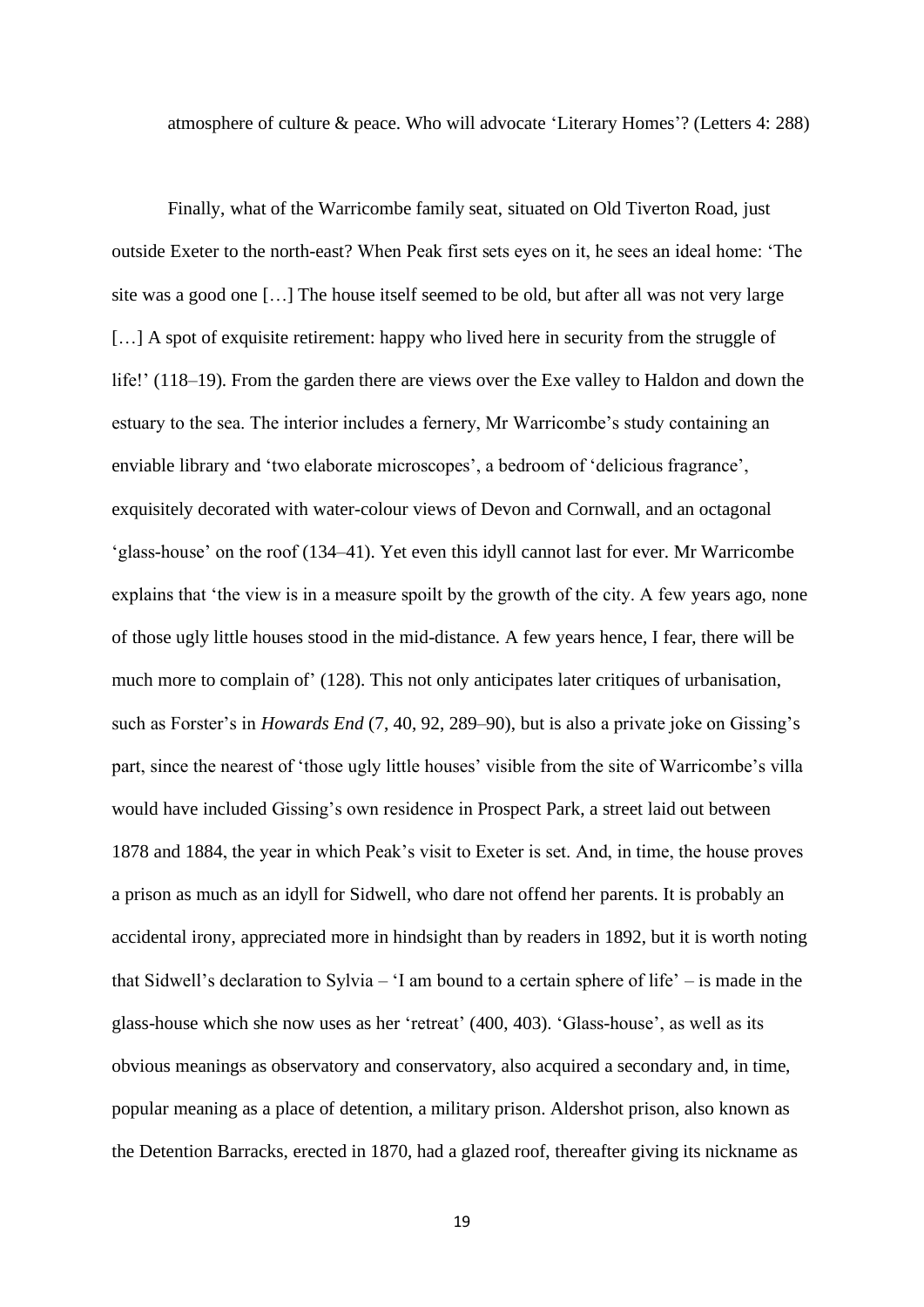the Glasshouse to prisons more generally. Whether or not Gissing had this in mind when he wrote *Born in Exile*, there is no doubting that for Sidwell, Exeter and her family home was indeed a prison.

When Peak leaves Exeter, he goes first to 'a cheap and obscure lodging' (357) in Bristol. When he visits London he stays in 'a small hotel in Paddington' (359) rather than with any of his friends; and in St Helen's he is in lodgings which, from the neighbourhood in which they are set, mark a return to his student lodgings in Kingsmill. Blessed with Marcella's bequest, he declares as a virtue that he will have 'no fixed abode', but live in hotels and boarding-houses with 'cosmopolitan people' (396) – the moneyed unclassed. This is a strategy of self-imposed exile, deliberate homelessness. Truly he needed the benefit of Ryecroft's addition to the Litany:

For all inhabitants of great towns, and especially for all such as dwell in lodgings, boarding-houses, flats, or any other sordid substitute for home which need or foolishness may have contrived. (8)

Ultimately, Peak's delusion of need and denial of foolishness are exorcised by Ryecroft's retirement home: 'My house is perfect' (6). Sound in fabric, exquisitely quiet, beautiful but also comfortable, just large enough, and with the same view as Warricombe's, 'across the valley of the Exe to Haldon' (x). Peak is restless and homeless to the end; Ryecroft enjoys his home at last, but we should also recall that his home outlasts him.

# **Works Cited**

Blunt, Alison, and Robyn Dowling. *Home*. London: Routledge, 2006.

Boggs, Molly. '"Given to You by Nature for an Enemy": The Landlady in Mid-Century London'. *Journal of Victorian Culture* 23.3 (July 2018): 310-31.

Brontë, Charlotte. *Villette* [1853]*.* London: Granada, 1970.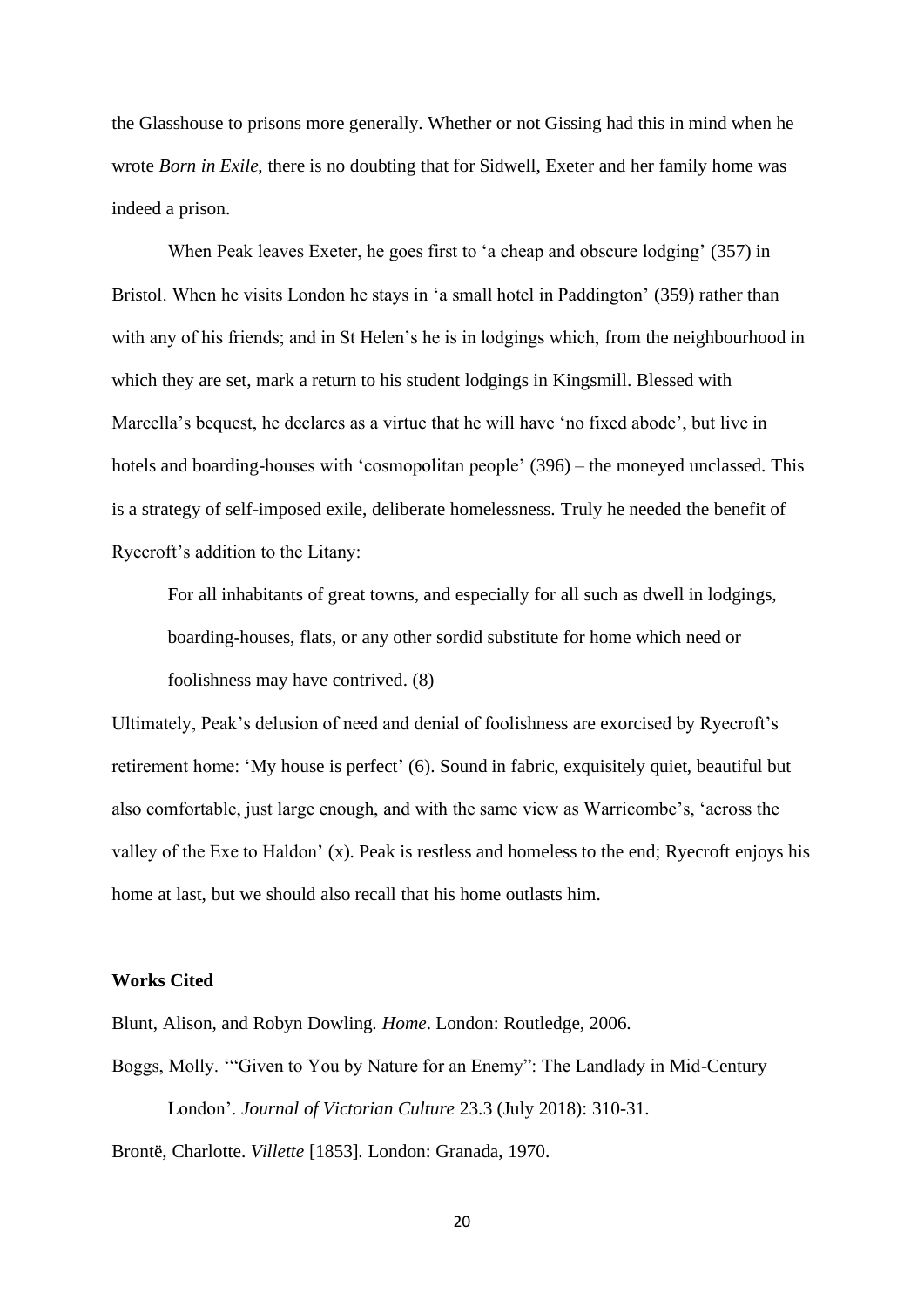- Coustillas, Pierre. *The Heroic Life of George Gissing*. Parts 1 and 2. London: Pickering & Chatto, 2011–12.
- Coustillas, Pierre (ed.). *London and the Life of Literature in Late Victorian England: The Diary of George Gissing, Novelist*. Hassocks: Harvester, 1978.
- Cuming, Emily. *Housing, Class and Gender in Modern British Writing, 1880-2012*. Cambridge: Cambridge University Press, 2016.
- Delany, Paul. *George Gissing: A Life*. London: Weidenfeld & Nicolson, 2008.
- Dennis, Richard. 'Gissing in Exeter'. *The Gissing Journal* 53.3 (July 2019): 1‒23; 53.4 (October 2019): 27‒40; 54.1 (January 2020): 15‒32.
- Dickens, Charles. *Bleak House* [1853]. Ed. Stephen Gill. Oxford: Oxford University Press, 1996.
- --------------. 'Chambers'. *The Uncommercial Traveller* [1861]. Auckland, NZ: The Floating Press, 2014. 171–85.
- --------------. *The Mystery of Edwin Drood* [1870]. Ed. Margaret Cardwell. Oxford: Oxford University Press, 1972.
- Dyos, H.J. *Victorian Suburb: A Study of the Growth of Camberwell*. Leicester: Leicester University Press, 1961.
- Forster, E. M. *Howards End* [1910]. London: Penguin, 2000.
- Gissing, George. *Born in Exile* [1892]. Ed. David Grylls. London: Dent, 1993.
- --------------. *The Private Papers of Henry Ryecroft* [1903]. London: Constable, 1912.
- --------------. 'The Prize Lodger'. *English Illustrated Magazine* 155 (August 1896): 386–93.
- --------------. *The Unclassed* [1884]. Eds Paul Delany and Colette Colligan. Victoria, BC: ELS, 2010.
- --------------. *Workers in the Dawn* [1880]. Brighton: Harvester, 1985.
- Masterman, Charles. *From the Abyss*. London: R. B. Johnson, 1902.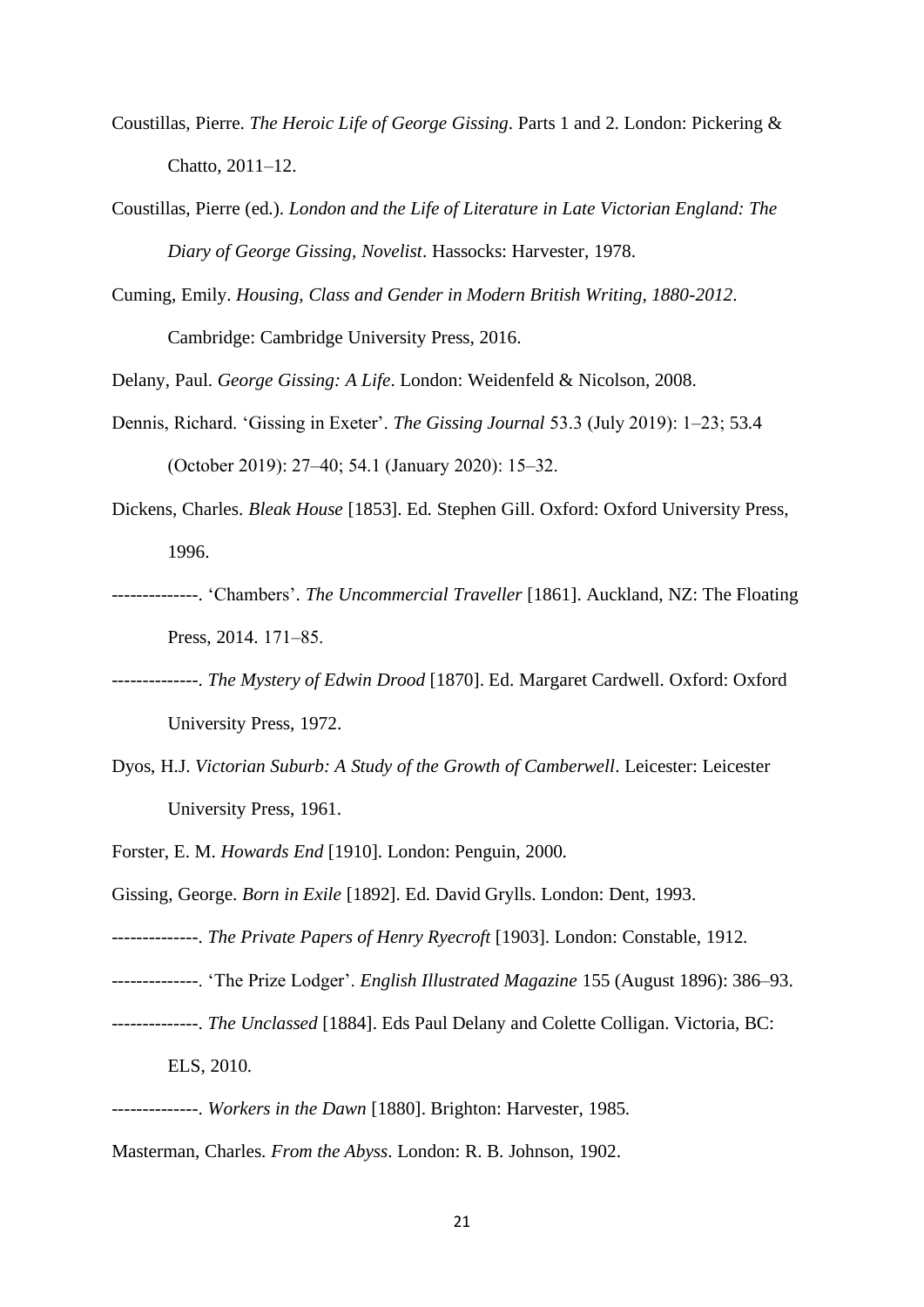Mattheisen, Paul F., Arthur C. Young, and Pierre Coustillas (eds). *The Collected Letters of George Gissing.* 9 vols. Athens, Ohio: Ohio University Press, 1990–7.

Moretti, Franco. *Atlas of the European Novel 1800–1900*. London: Verso, 1998.

Pite, Ralph. 'Place, Identity and *Born in Exile*'. *Rereading Victorian Fiction.* Eds Alice Jenkins and Juliet John. London: Macmillan, 2000. 129–44.

Tindall, Gillian. *The Born Exile*. London: Temple Smith, 1974.

Williams, Raymond. *The Country and the City*. St Albans: Paladin, 1975.

--------------. *Keywords*. Revised edition. New York: Oxford University Press, 1983.